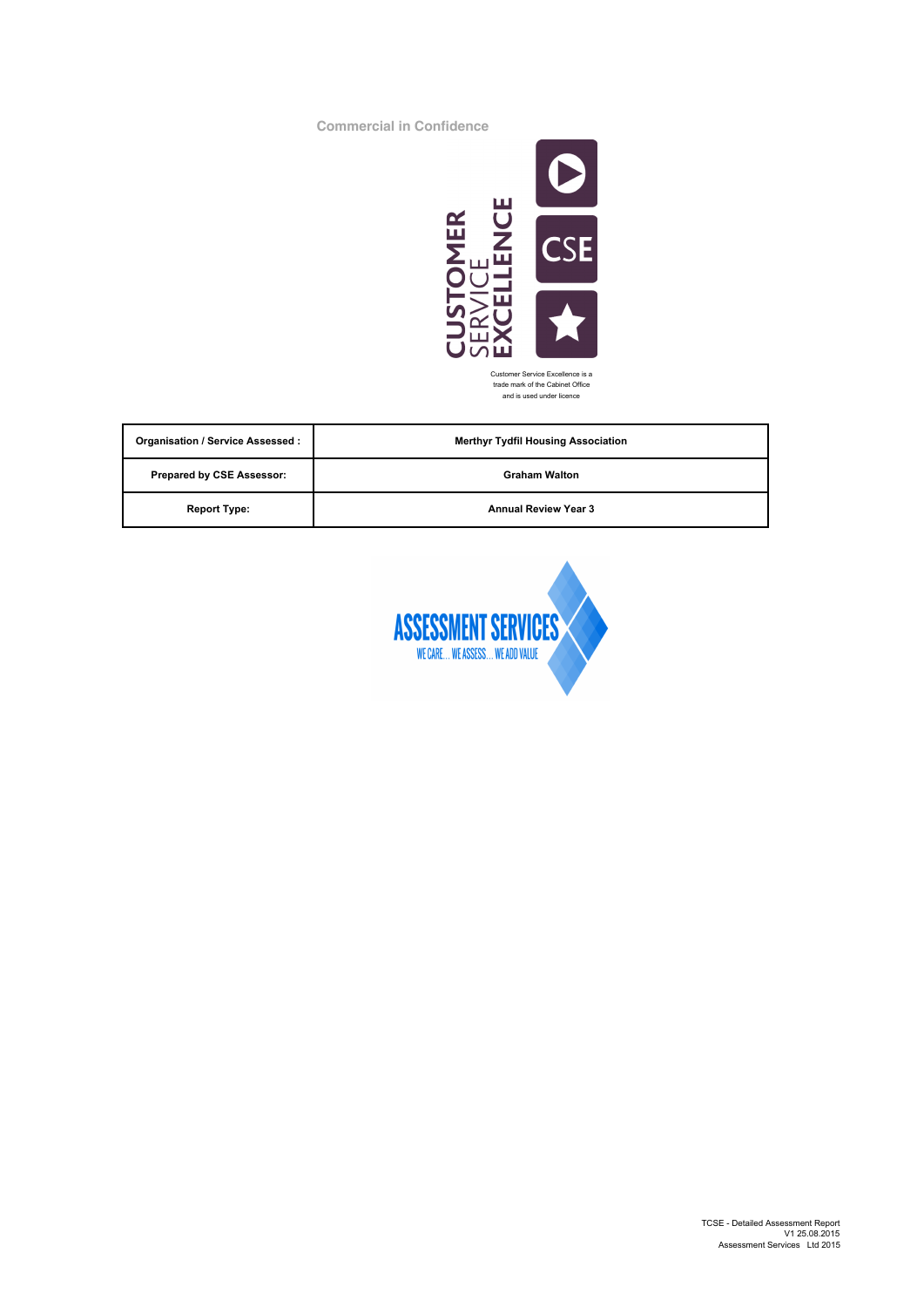#### **Contents**

**1. Key Information**

**2.Introduction and Background** 

**3. Methodology**

**4. Summary of Strengths** 

**5. Areas for Continuous Improvement** 

**6. Assessor Findings**

**6.1 Criterion 1 - Customer Insight**

**6.2 Criterion 2 - The Culture of the Organisation** 

**6.3 Criterion 3 - Information and Access**

**6.4 Criterion 4 - Delivery**

**6.5 Criterion 5 - Timeliness and Quality of Service** 

**7.Conclusion and Recommendations**

**8. Compliance against the Customer Service Excellence Standard**

**1.Key Information.**

| <b>Assessor Name</b>   | <b>Graham Walton</b>        |
|------------------------|-----------------------------|
| <b>Assessment Type</b> | <b>Annual Review Year 3</b> |
| <b>Project Number</b>  | PN102050                    |
| <b>Client ID</b>       | C15482                      |
| Document Review Date   | 24th and 2th November 2016  |
| <b>Visit Date</b>      | 29th and 30th November 2016 |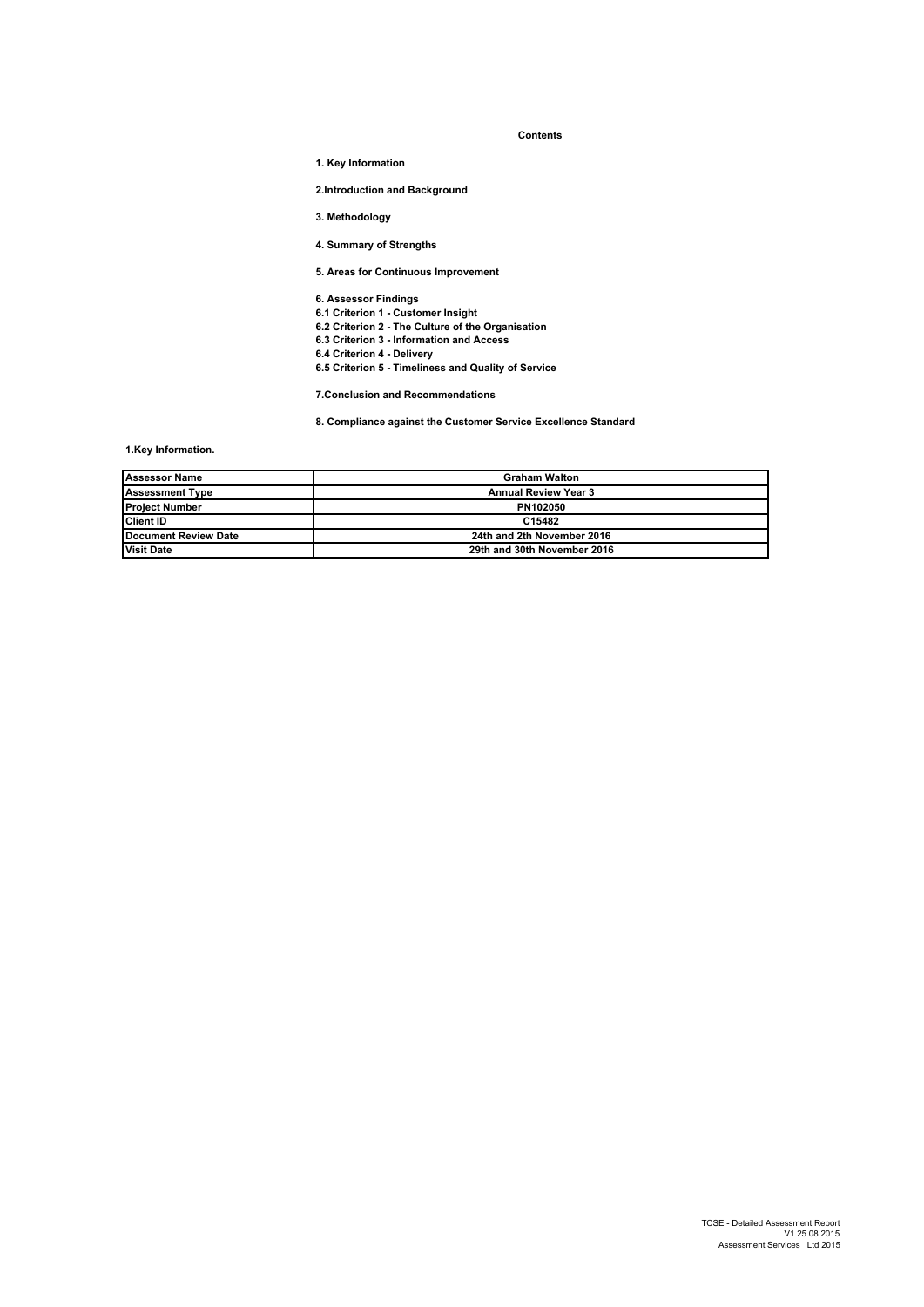Merthyr Tydfil Housing Association (MTHA) is a housing association operating exclusively within the county borough of Merthyr Tydfil. It provides a range of housing options including general needs, supported and sheltered accommodation. It was established in 1977 as a non-profit making Industrial and Provident Society with noncharitable rules (which were changed to charitable based rules in 1998).

In keeping with its strong sense of history and community the Association has developed a number of landmark schemes which have assisted in the preservation of historic buildings. It has made a major impact on the town centre in its work in transforming the Town Hall building into a very popular arts centre.

In 1989, the Association had 513 units in management and through targeting acquisitions and rehabilitation had considerably improved the fabric of communities. It has continued developing primarily new buildings on infill sites and has well over 1000 units in management in 2016.

In very recent years, new appointments have been made to the senior management team. There has been a need for consolidating and reviewing where the organisation is going up until recently. The most significant recent development has been the completion of the Options Review. This looked at options for the future and was undertaken by an external consultant to ensure robust challenge. The Board approved the recommendation in 2016 that it should remain independent and follow a strategy of diversification and growth.

The strong relationships evolved over these years with the district and county councils are continuing with the Merthyr Tydfil County Borough Council. Close links are also maintained with other voluntary organisations in the housing field with MTHA providing accommodation through a number of supported housing schemes.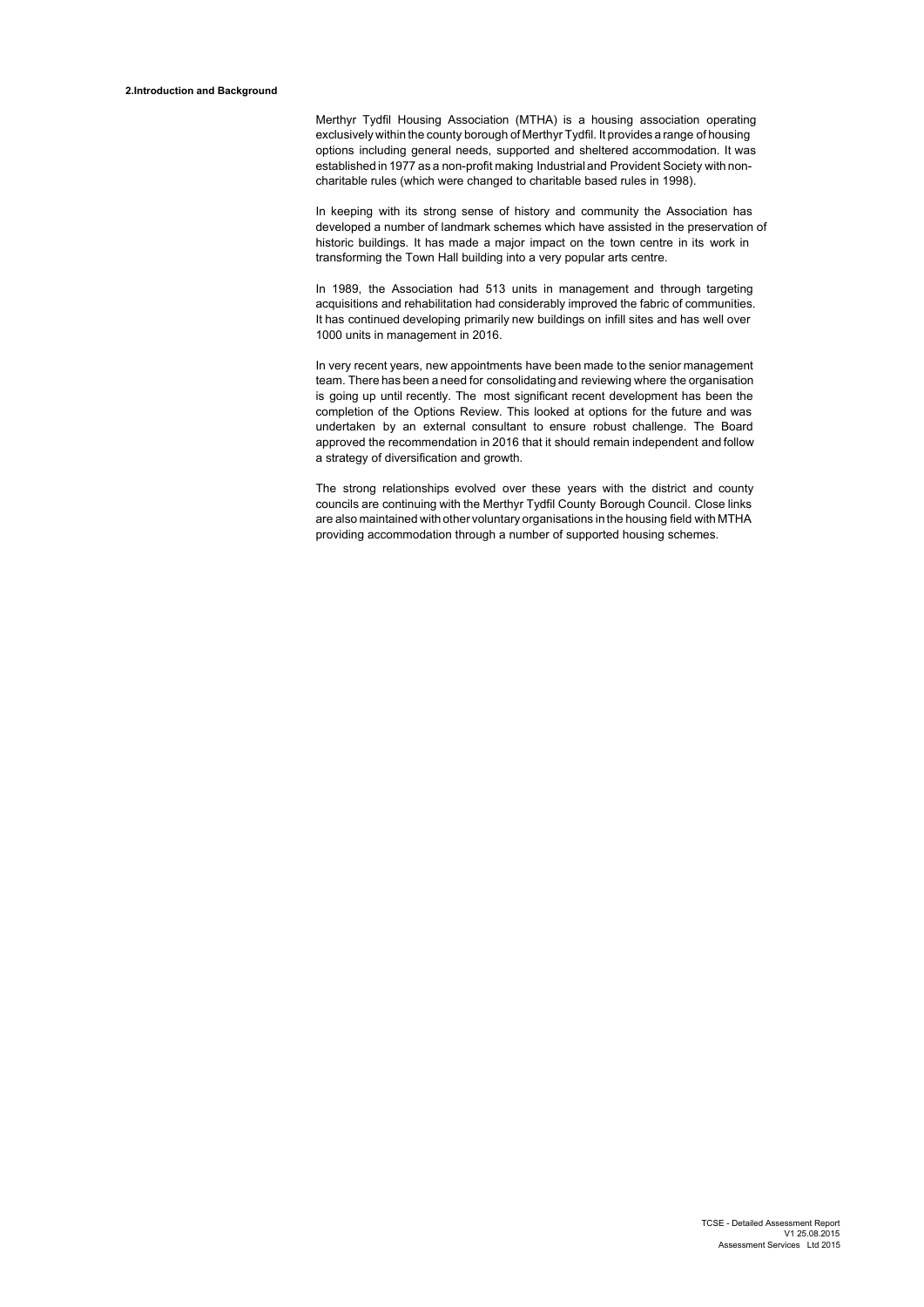Various approaches were used to gather evidence for the assessment of Merthyr Tydfil Housing Association for Customer Services Excellence accreditation. It was agreed that there was no need for a pre-assessment visit as MTHA had been accredited with Customer Services Excellence for a number of year. A wide range of evidence was submitted via OwnCloud by MTHA. This included meeting agendas, minutes, spreadsheets, leaflets, brochures, newsletters and reports. This was supplemented by some further reports being made available on the assessment day. Accessing the organisation's web site and their social media communication channels also took place.

The on-site assessment was spread over a day and a half and consisted of meetings with individuals and groups as well as telephone conversations. There was a tour of MTHA's accommodation and office space.

Individual meetings took place with four contractors used by MTHA in maintaining properties. A huddle meeting was observed involving MTHA's management and senior management team. Telephone interviews took place with the local authority, the internal and external auditor, the bank and manager of a local charity. It was possible to undertake extensive discussions with the Tenant Service Standards Group and also join them for lunch. Smaller meetings occurred with members from the Reception, Housing, Maintenance and Development and Community Development Teams. The on-site visit was completed with a meeting with members of MTHA's Board.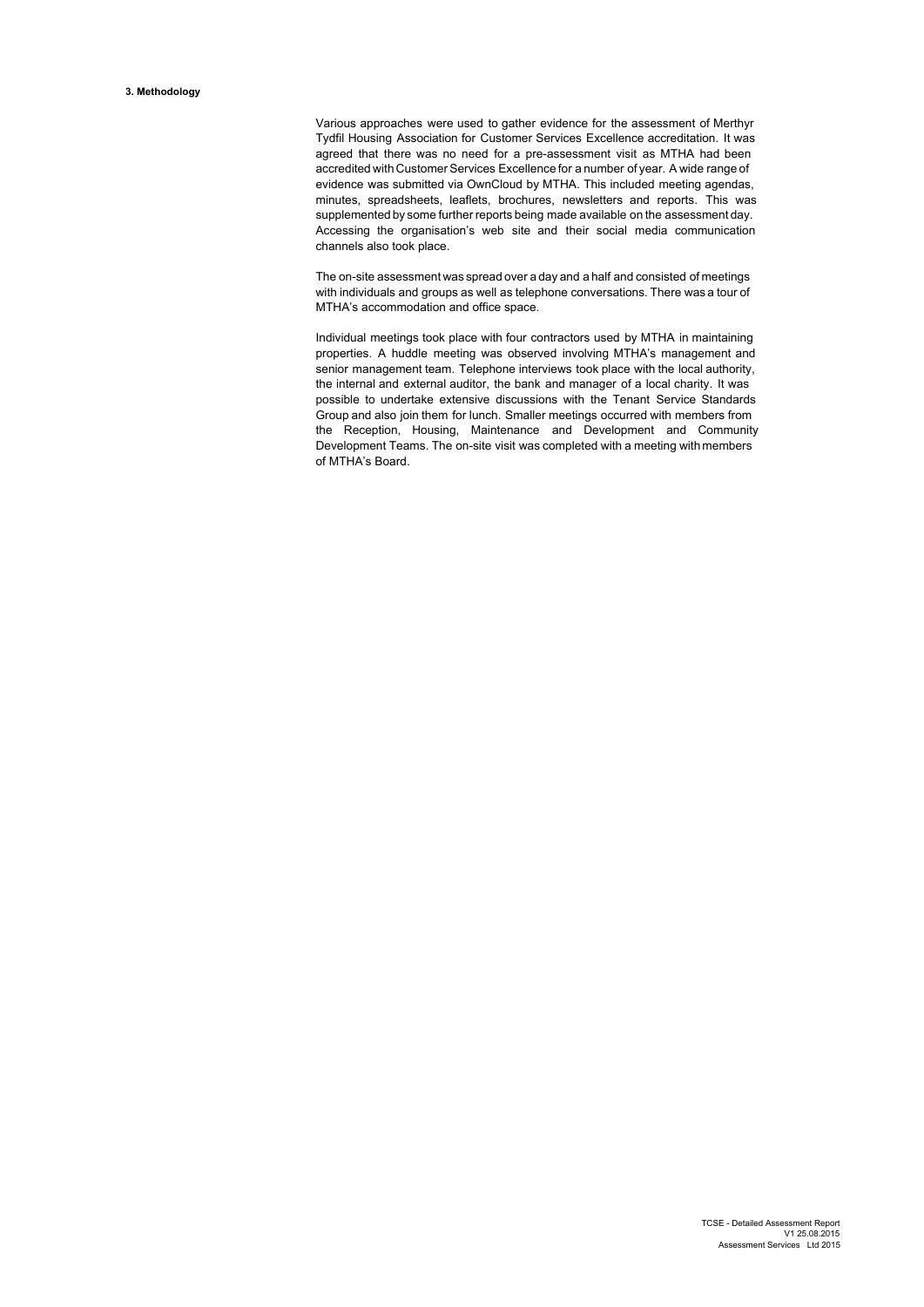Over the past year, MTHA has worked hard to identify what its strategic direction will be to ensure it meets the challenges ahead. This has resulted in a clear mission statement and set of values to support the direction. The Senior Management Team have shown a commitment to placing the tenant at the centre of the organisation and what it is looking to achieve (2.1.1).

MTHA staff all showed initiative and willingness to bring up ideas and proposals to improve the service they provide for tenants. The 'stories book' was used frequently to record ideas that had arisen, their rationale and how the customer experience would improve as a result. Various examples were presented showing how individual staff had taken proposals forward that had made improvements (2.1.6).

There is absolute clarity to all tenants and partners about the accountability between the different stakeholders. On every occasion, people indicated very clearly that the boundaries between the different providers were very much understood (3.4.2).

A major strength of MTHA is the contribution it makes to the Merthyr Tydfil community. At the broad level, its work on the transformation of the Town Hall into an arts centre has been a great achievement. This positive contribution is also experienced by a wide range of people at the individual level (3.4.3)

Staff in MTHA presented many examples of where good practice has been brought in from outside the organisation to improve service delivery. This is exemplified by how the Senior Management Team used the 'wobble board' to determine future strategic direction (4.2.4).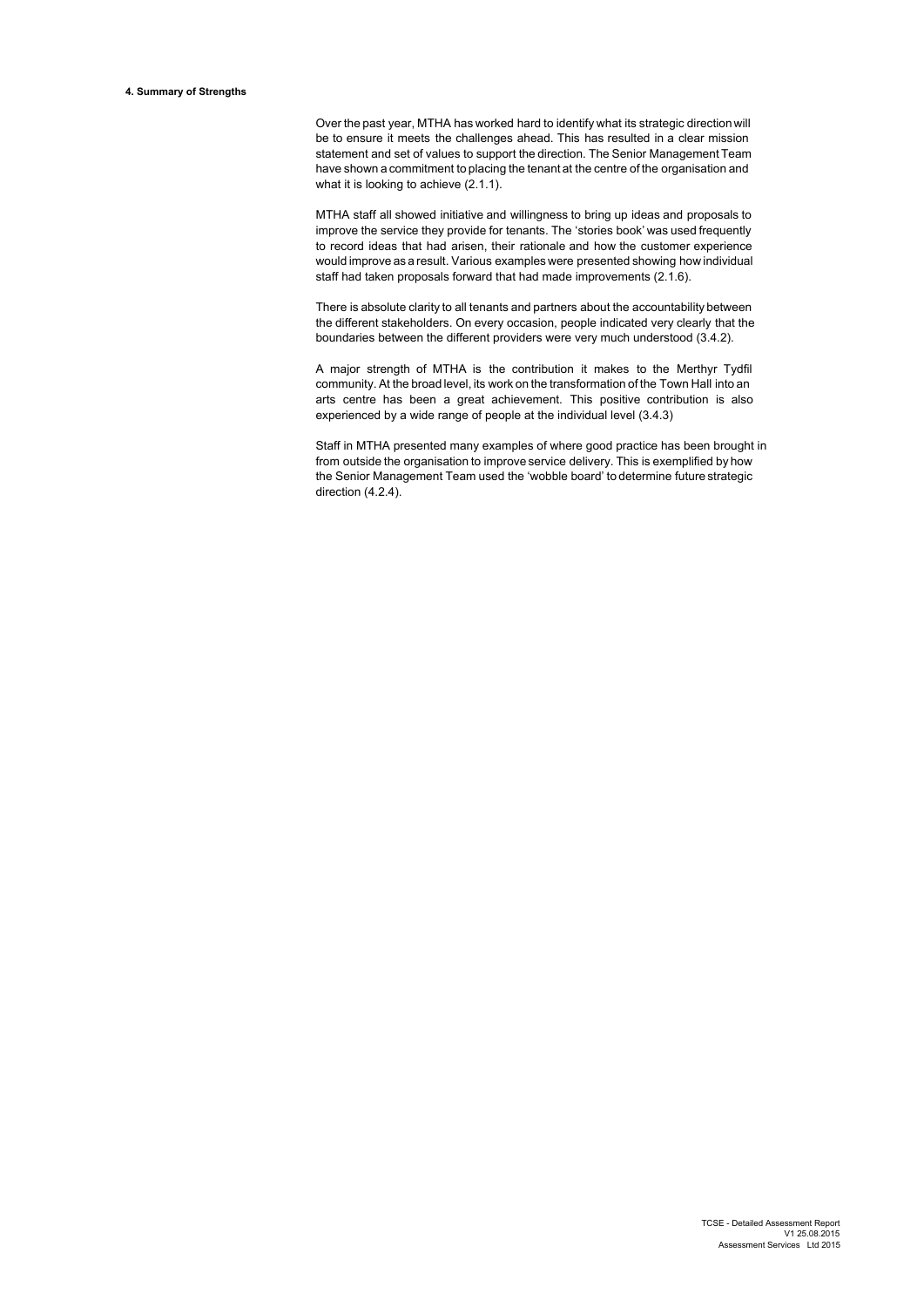#### **5. Areas for Continuous Improvement**

MTHA may wish to look at using mixed methodology (such as using focus groups combined with an online survey) to gather feedback/ information on a specific aspect of customer service (1.1.1).

Tenants very much appreciate the personalised service they receive from MTHA. Consideration could be useful on how MTHA protects and develops its ability to provide this kind of service (1.1.2).

Engagement with tenants is an area that has a high profile in the housing sector. There may be some value in MTHA's Senior Management Team considering 'engagement' at the strategic level and what it means (1.2.1)

The Customer Services Excellence assessment at MTHA came across various achievements and quality services. MTHA may benefit on looking at how the wider Merthyr Tydfil community can be informed about its work and successes (1.3.2).

It may be useful to complete some customer journey maps for specific tenants' experiences (1.3.5).

MTHA has developed a revised strategy that is supported by a mission system and a comprehensive range of values. It could be useful to measure the impact of the strategy explicitly on services to tenants after it is implemented (2.1.1)

Empowered staff are present in MTHA but this is not the case across the whole organisation. MTHA may gain from ensuring that all teams are consistent in their approaches to empowerment and communication (2.1.6)

Letters to tenants are being reviewed to make sure they are understandable and friendly in tone and style. It could be beneficial to assess whether the revisions to letters do achieve the intended outcomes (3.2.1).

MTHA seeks to convey information to tenants that is complete and accurate. accurate. Consideration could be given as to whether this is the case or not (3.2.4). Merthyr Tydfil Council co-ordinates housing applications from Merthyr Tydfil citizens for the different housing providers. It would appear that people do not receive appropriate support from the Council in this process which has a knock-on effect for MTHA. This points to potential benefits if MTHA was consider exploring in more detail the situation with the Council (3.4.1).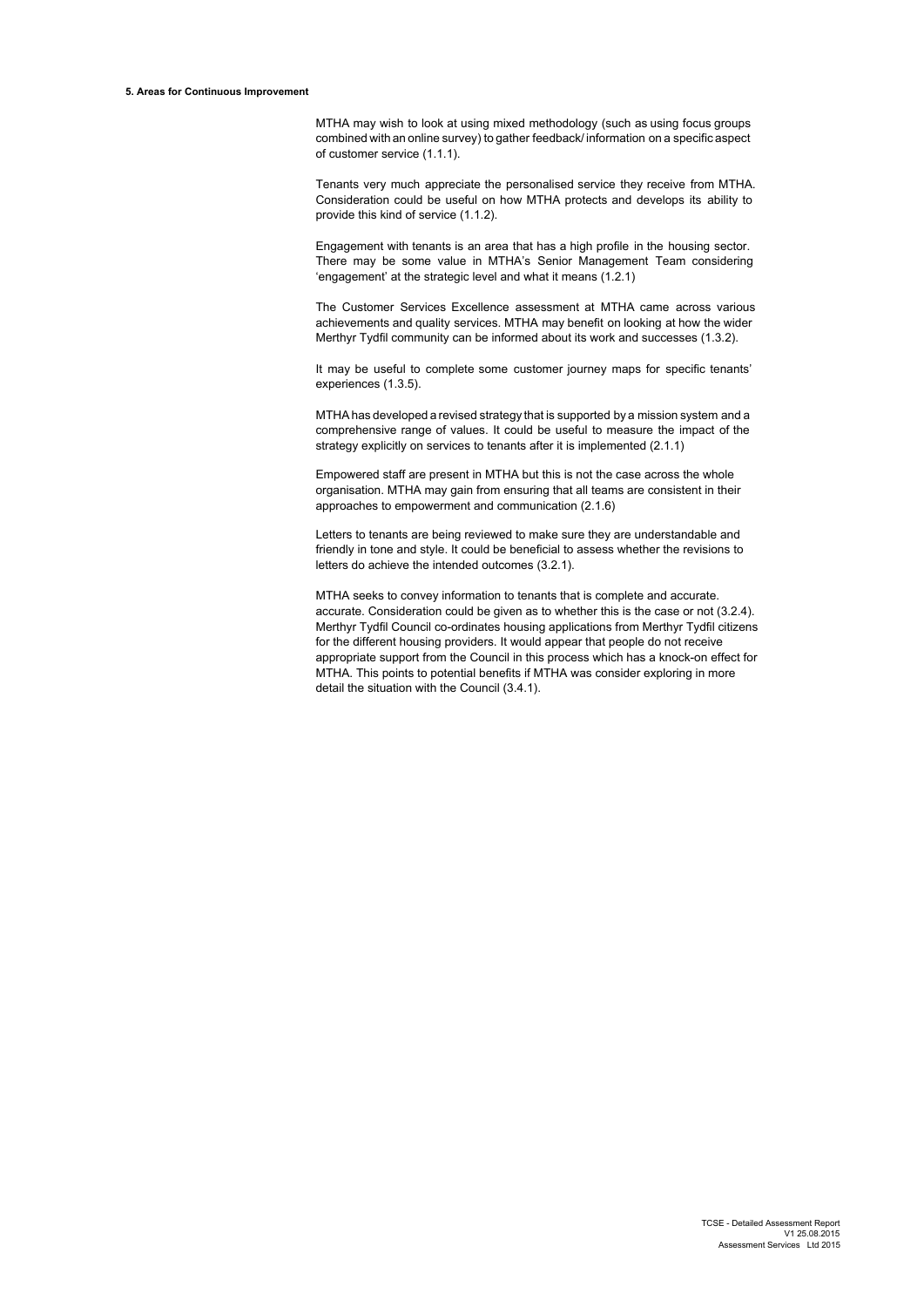# **6. Assessor Findings**

### **Criterion 1 Customer Insight**

### **1.1 Customer Identification**

| Element                                                                                                                                                                              | <b>Assessor Report</b>                                                                                                                                                                                                                                                                                                                                                                                                                                                                                                                                                                                                                                                                                                                                                                                                                                                                                                                                                                                                                                         |
|--------------------------------------------------------------------------------------------------------------------------------------------------------------------------------------|----------------------------------------------------------------------------------------------------------------------------------------------------------------------------------------------------------------------------------------------------------------------------------------------------------------------------------------------------------------------------------------------------------------------------------------------------------------------------------------------------------------------------------------------------------------------------------------------------------------------------------------------------------------------------------------------------------------------------------------------------------------------------------------------------------------------------------------------------------------------------------------------------------------------------------------------------------------------------------------------------------------------------------------------------------------|
| 1.1.1 We have an in-depth<br>understanding of the characteristics of<br>our current and potential customer<br>groups based on recent and reliable<br>information.                    | MTHA collates information about its customers using a pro forma. This ensures key information<br>about individuals' requirements are available when needed. This is currently being reviewed to<br>include information on financial inclusions so it is possible to anticipate those who may need<br>support around finance. In 2016, the Summer consultation took place which was the first annual<br>assessment of services with tenants which will feed into the self-assessment process. MTHA has<br>been exploring tenants; access to the Internet and have established that it is increasing. The<br>Summer consultation indicated that 51% of tenants have access. For this reason, it is not<br>appropriate to use on-line surveys only.                                                                                                                                                                                                                                                                                                               |
| 1.1.2 We have developed customer<br>insight about our customer groups to<br>better understand their needs and<br>preferences.                                                        | The Tenant Service Standards Group (TSSG) has a key role in informing customer insight. The<br>Group meets monthly with the Association to consider tenants' needs. An example of their<br>contributions is the work around establishing tenants' perceptions of the service they receive from<br>Liberty. This company provides gas service, emergency heating and hot water call out. A report<br>was produced om 2016 by MTHA summarising what the tenants' experience was like when they<br>received a call out from Liberty. Another approach to gain insight are the visits which take place 4<br>weeks after they have moved in. After this initial visit, there are annual visits to assess any<br>additional support or any changes in circumstances. MTHA took part in a Sector Wide Survey<br>across Wales for the housing sector. There were 6,017 surveys completed, from a total of 41,447<br>randomly selected Housing Association residents. Tenants feel there is a very personal service<br>provided by MTHA which is important to preserve. |
| 1.1.3 We make particular efforts to<br>identify hard to reach and disadvantaged<br>groups and individuals and have<br>developed our services in response to<br>their specific needs. | MTHA does invest significant effort into meeting the needs of hard to reach groups. This is typified<br>by the work with the Royal National Institute for the Blind (RNIB where they collaborated on the<br>Visibly Better programme to make information and properties more accessible for those with a<br>visual impairment. Staff membership of forums supporting hard to reach groups (including<br>homeless, domestic abuse, children and young people) which ensures there is good insight into<br>these groups' needs. By having Google Translate on their website it is possible to engage more<br>effectively with those who do not have English as their first language.                                                                                                                                                                                                                                                                                                                                                                             |

## **1.2 Engagement and Consultation**

| Element                                                                                                                                                                                                             | <b>Assessor Report</b>                                                                                                                                                                                                                                                                                                                                                                                                                                                                                                                                                                                                                                                                                                                                                                                                                                                                                                                                                                                                                                                                          |
|---------------------------------------------------------------------------------------------------------------------------------------------------------------------------------------------------------------------|-------------------------------------------------------------------------------------------------------------------------------------------------------------------------------------------------------------------------------------------------------------------------------------------------------------------------------------------------------------------------------------------------------------------------------------------------------------------------------------------------------------------------------------------------------------------------------------------------------------------------------------------------------------------------------------------------------------------------------------------------------------------------------------------------------------------------------------------------------------------------------------------------------------------------------------------------------------------------------------------------------------------------------------------------------------------------------------------------|
| 1.2.1 We have a strategy for engaging<br>and involving customers using a range of<br>methods appropriate to the needs of<br>identified customer groups.                                                             | MTHA has a communication policy which aims to "establish a corporate approach to communicating with our<br>tenants, stakeholders and the general public, using simple straightforward language that is easily understood<br>by everyone involved". Various platforms are used to take forward the policy such as the Monthly Board<br>meetings, Monthly Departmental and the, Staff/Employer Partnership Group (SEPG), as MTHA has an<br>"ongoing commitment to tenant participation and believes that the views and opinions of its customers are a<br>fundamental part of their business". Face to face, telephone, email and postal communication channels are<br>open to customers and MTHA have asked all tenants for their preferred method of contact on the census<br>form.                                                                                                                                                                                                                                                                                                             |
| 1.2.2 We have made the consultation of<br>customers integral to continually<br>improving our service and we advise<br>customers of the results and action<br>taken.                                                 | The tenant participation policy is at the centre of how MTHA consults with customers. Consultation<br>take place at both formal and informal levels. The Post development questionnaire is used to ask<br>for feedback on the property and design features of any new properties built. After every repair,<br>maintenance repair cards are sent out requesting feedback. If there are issues or negative<br>comments, the tenant is contacted to find out the reason for the response and what action is<br>needed to put it right. The Tenant Service Standards Group (TSSG) also contributes significantly to<br>service improvement and consultation. There is a survey of tenants with the last survey in 2012<br>finding that 87% of tenants' properties, reported being satisfied with how MTHA deals with repairs,<br>a figure which had not changed significantly since 2008. Post development questionnaire are also<br>issued to tenants after new accommodation is provided such as that for Corona Court, a new<br>development of 12 units made up of one, two and three bedrooms. |
| 1.2.3 We regularly review our strategies<br>and opportunities for consulting and<br>engaging with customers to ensure that<br>the methods used are effective and<br>provide reliable and representative<br>results. | The communication policy and procedure is reviewed every 3 years. The Tenant Participation<br>strategy is also regularly updated and reviewed. Social media communication channels such as<br>Facebook and Twitter are now used for those who prefer being consulted in these ways. There is<br>an ideas book which staff can use to show how engagement and consultation with customers can<br>be improved. For example, one suggestion for MTHA's 40th birthday was to "have dongle with a<br>collection of old photographs of images of Merthyr Tydfil, that would run on a loop for people to<br>watch".                                                                                                                                                                                                                                                                                                                                                                                                                                                                                    |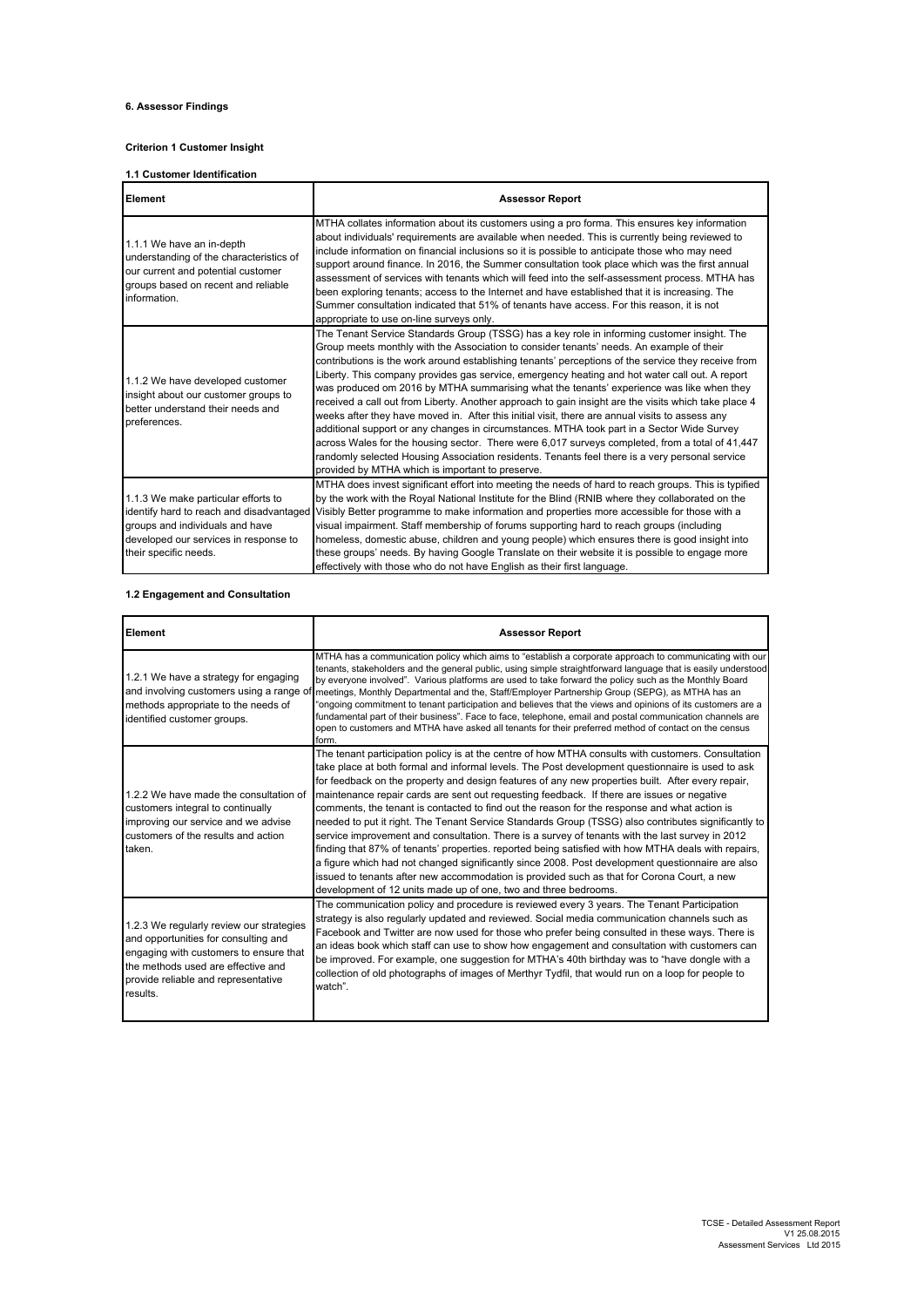### **1.3 Customer Satisfaction**

|                                                                                                                                                                                                                                                                                         | <b>Additional Comments/Evidence</b>                                                                                                                                                                                                                                                                                                                                                                                                                                                                                                                                                                                                                                                                                |
|-----------------------------------------------------------------------------------------------------------------------------------------------------------------------------------------------------------------------------------------------------------------------------------------|--------------------------------------------------------------------------------------------------------------------------------------------------------------------------------------------------------------------------------------------------------------------------------------------------------------------------------------------------------------------------------------------------------------------------------------------------------------------------------------------------------------------------------------------------------------------------------------------------------------------------------------------------------------------------------------------------------------------|
| Element                                                                                                                                                                                                                                                                                 |                                                                                                                                                                                                                                                                                                                                                                                                                                                                                                                                                                                                                                                                                                                    |
| 1.3.1 We use reliable and accurate<br>methods to measure customer<br>satisfaction on a regular basis.                                                                                                                                                                                   | MTHA gives a lot of consideration on ensuring it is not too intrusive when measuring customer<br>satisfaction by approaches such as only having a tenant survey every 4 years. Customer<br>satisfaction to individual repairs is also gathered on each occasion. MTHA publishes a self-<br>evaluation report every year stating how they have performed against the delivery outcomes set by<br>Welsh Government. MTHA has moved away from annual customer satisfaction surveys to have<br>shorter, more focussed surveys on specific topics.                                                                                                                                                                      |
| 1.3.2 We analyse and publicise<br>satisfaction levels for the full range of<br>customers for all main areas of our<br>service and we have improved services<br>as a result.                                                                                                             | The Beacon Newsletter is used to communicate with tenants on a range of developments and<br>performances. The Beacon gives feedback on how well MTHA is doing in areas such as answering<br>the telephone in a friendly manner or responding to telephone message within 24 hours.<br>Information about repairs' satisfaction levels goes to Board on a quarterly basis. The Annual Report<br>also includes information on performance. For example, the 2016 Annual Report indicated that on<br>average emergency call outs took 1 hour and 55 minutes. In its work, MTHA provides a good<br>quality service for the Merthyr Tydfil community which do not appear to be disseminated outside the<br>organisation. |
| 1.3.3 We include in our measurement of<br>satisfaction specific questions relating to<br>key areas including those on delivery,<br>timeliness, information, access, and the<br>quality of customer service, as well as<br>specific questions which are informed by<br>customer insight. | Following works undertaken such as a kitchen or bathroom refit, a post contract review is carried<br>out with tenants. This is then shared with the contractors. Service Level Agreements are in place for<br>tenants for kitchen refits etc. This to "ensure residents are given sufficient information, choices and<br>service standards the Association expects from its contractors and staff and are aware of their<br>responsibilities to ensure the smooth progress of work".                                                                                                                                                                                                                               |
| 1.3.4 We set challenging and stretching<br>targets for customer satisfaction and our<br>levels are improving.                                                                                                                                                                           | MTHA has tried to improve the completion of the service standard monitoring cards by including<br>them on their website. RAG rating is used to assess performance using Balanced ScoreCards.<br>MTHA is at the early stage of using Housemark to assess its performance levels against other<br>similar organisations.                                                                                                                                                                                                                                                                                                                                                                                             |
| 1.3.5 We have made positive changes to<br>services as a result of analysing<br>customer experience, including improved<br>customer journeys.                                                                                                                                            | A good example showing how positive changes have resulted from considering the customer<br>journey is the work around changing painting properties prior to tenants moving in. A redecoration<br>allowance is now made where appropriate which enables tenants to choose their own colours. This<br>has resulted in savings of £45,000 per annum with vouchers for Wilkinson's given to tenants who<br>can then purchase their own products. Good practice around the Tenant Journey was shown in the<br>Continuous Improvement Meetings minutes for the 28th June 2016. There is more potential for<br>MTHA by considering extending the customer journey mapping process.                                        |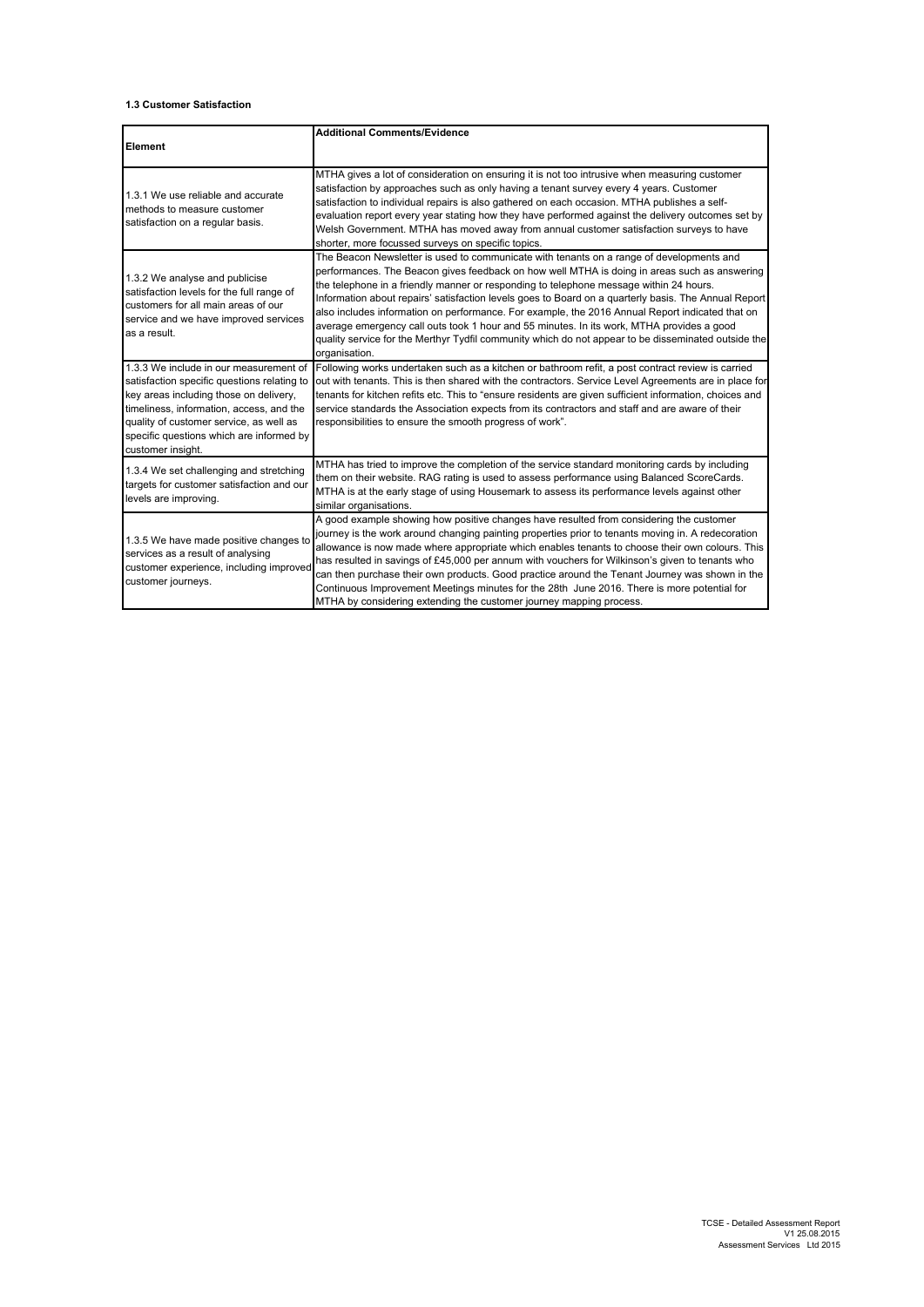# **Criterion 2 The Culture of the Organisation**

## **2.1 Leadership, Policy & Culture**

| Element                                                                                                                                                                                    | <b>Assessor Report</b>                                                                                                                                                                                                                                                                                                                                                                                                                                                                                                                                                                                                                                                                                                                                                                                                                                                                                                                                                                                                                                                                                                                                                                                                                                                                                                                                                                                                                                                                                                                                                                                                                                                                                                                      |
|--------------------------------------------------------------------------------------------------------------------------------------------------------------------------------------------|---------------------------------------------------------------------------------------------------------------------------------------------------------------------------------------------------------------------------------------------------------------------------------------------------------------------------------------------------------------------------------------------------------------------------------------------------------------------------------------------------------------------------------------------------------------------------------------------------------------------------------------------------------------------------------------------------------------------------------------------------------------------------------------------------------------------------------------------------------------------------------------------------------------------------------------------------------------------------------------------------------------------------------------------------------------------------------------------------------------------------------------------------------------------------------------------------------------------------------------------------------------------------------------------------------------------------------------------------------------------------------------------------------------------------------------------------------------------------------------------------------------------------------------------------------------------------------------------------------------------------------------------------------------------------------------------------------------------------------------------|
| 2.1.1 There is corporate commitment to<br>putting the customer at the heart of<br>service delivery and leaders in our<br>organisation actively support this and<br>advocate for customers. | There are clear values, mission and purposes that give strategic direction to MTHA. The current<br>purpose is "Working with People to Improve their lives" but that is being reviewed at the moment.<br>The vision is 'to be recognised as the best provider of housing and housing services within the<br>County Borough of Merthyr Tydfil, creating and sustaining environments and communities where<br>people want to live.' MTHA is entering a very important phase in its development as it embeds its<br>new strategic direction. There is a key consultation meeting with staff on the 6th December 2016.<br>MTHA staff commented on the open-door policy shown by Senior Managers. They also indicated a<br>level of trust for the Senior Managers and a sense that the organisation was going in the right<br>direction.<br>MTHA is clear that in terms of groups they value, the customer is at the centre. The Leadership and<br>Management charter states that the "way in which we work with our customers is important to us.<br>Customers can be internal to our organisation – our colleagues and managers - or external, in the<br>form of our applicants and tenants, contractors and suppliers. Consultation and engagement with<br>staff and stakeholders is seen as critical to the successful development and deployment of the<br>business plan. The Leadership & Management Strategy aims "to ensure the Association has staff<br>with the key skills and behaviours required to lead and manage successful delivery of the Business<br>Plan". It is intended that the strategy will link recruitment, induction, appraisal, development and the<br>identification and development of future leaders and managers. |
| 2.1.2 We use customer insight to inform<br>policy and strategy and to prioritise<br>service improvement activity.                                                                          | Various strategies and approaches are in placed to take customer insight and use it to shape policy<br>and strategy. When this covers tenants and their properties, the TSSG are included in the<br>processes. A spread sheet was provided showing the policies and procedures monitoring schedule<br>for the past few years and also for 2017. As part of the process, the Continuous Improvement Team<br>reviews 1 or 2 service areas each year. A good example of how policy and strategy is informed by<br>customer insight is the findings from the voids review. In terms of contractors, a review took place<br>to assess the value of works allocated and their VAT registration thresholds. It was also established<br>that building surveyors has to challenge contractor's costs.                                                                                                                                                                                                                                                                                                                                                                                                                                                                                                                                                                                                                                                                                                                                                                                                                                                                                                                                                |
| 2.1.3 We have policies and procedures<br>which support the right of all customers<br>to expect excellent levels of service.                                                                | The Tenants Handbook makes it clear what tenants can expect from MTHA and also what is<br>expected from them. Feedback on whether expectations are being met is gathered using a Likert<br>scale questionnaire. On a quarterly basis, policies and procedures are updated by the Association<br>Procedures Working Group. All staff are made aware of additions or changes to procedures at<br>team meetings.                                                                                                                                                                                                                                                                                                                                                                                                                                                                                                                                                                                                                                                                                                                                                                                                                                                                                                                                                                                                                                                                                                                                                                                                                                                                                                                               |
| 2.1.4 We ensure that all customers and<br>customer groups are treated fairly and<br>this is confirmed by feedback and the<br>measurement of customer experience.                           | Diversity is given high priority in MTHA. On an annual basis, MTHA reports the makeup of the<br>Board to the Welsh Government. Achieving Leading Diversity has been signed up to by the Chief<br>Executive Officer by 2020. MTHA has a Single Equality Scheme which defines its policy around<br>diversity and equality. The Strategy Map first listed aim is to "ensure our Board is multi skilled and<br>representative of the community". Progress is monitored on a regular basis.                                                                                                                                                                                                                                                                                                                                                                                                                                                                                                                                                                                                                                                                                                                                                                                                                                                                                                                                                                                                                                                                                                                                                                                                                                                      |
| 2.1.5 We protect customers' privacy both<br>in face-to-face discussions and in the<br>transfer and storage of customer<br>information.                                                     | MTHA is very much aware of the need to ensure customers' privacy is respected in all interactions<br>with themselves. This is supported and directed by a Data Protection Policy and procedure which<br>has recently been updated. The policy states that it "recognises the importance of confidentiality<br>and security with respect to all personal information processed by the organisation. Data will be<br>stored safely, treated as strictly confidential and used only for the legitimate purposes of conducting<br>the business of the Association".<br>Data exchange protocols are in place with partner organisations and Egress is used to ensure<br>encryption of sensitive emails and password protect sensitive documents. There are private<br>interview rooms to discuss issues with tenants. Password protected login is necessary for staff to<br>systems. A specialist company is used to collect and dispose all documents containing any<br>information relating to customers.                                                                                                                                                                                                                                                                                                                                                                                                                                                                                                                                                                                                                                                                                                                                      |
| 2.1.6 We empower and encourage all<br>employees to actively promote and<br>participate in the customer focused<br>culture of our organisation.                                             | The annual appraisals include a section on customer service and how individuals and teams can<br>improve. The strategy map is updated on a regular in a process that involves all staff. A powerful<br>example of how staff are involved is the spreadsheet where staff can record their ideas on how<br>services can be improved. For example, one suggestion was for "all staff to sign a confidentiality<br>clause annually to reiterate the importance of confidentiality and its impact if this is breached. This<br>can be done at Appraisals". The MTHA staff member who proposed this saw the benefits of this<br>being it would "refresh the memory of all staff of the importance of maintaining confidentiality within<br>the workplace as we are dealing with a lot more complex and highly sensitive cases".                                                                                                                                                                                                                                                                                                                                                                                                                                                                                                                                                                                                                                                                                                                                                                                                                                                                                                                   |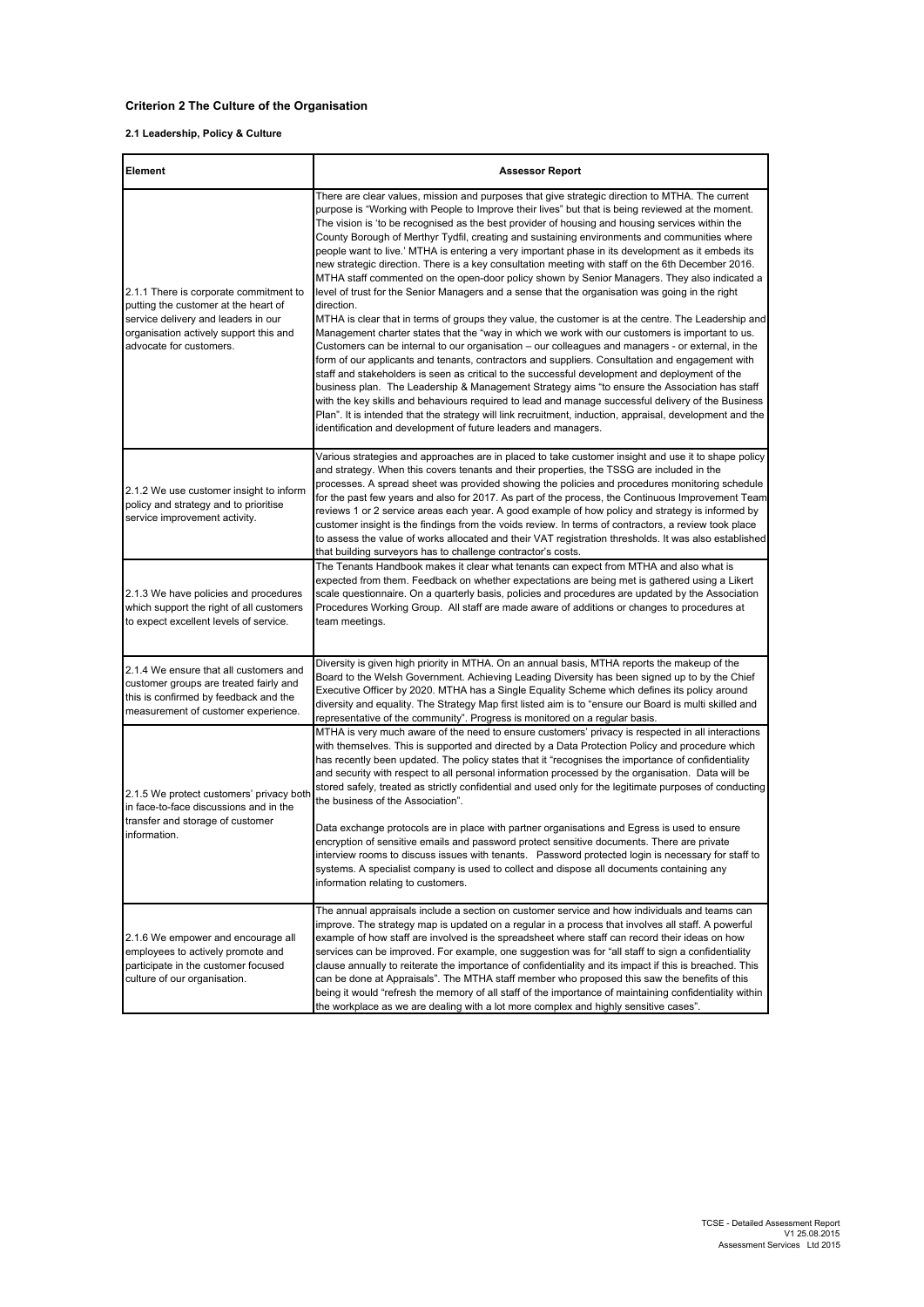### **2.2 Staff Professionalism and Attitude**

| Element                                                                                                                                                                          | <b>Assessor Report</b>                                                                                                                                                                                                                                                                                                                                                                                                                                                                                                                                                                                                                                                                                                                                                                                                                                                                                                                                                                                                                                                                                                                                                                                                                                                                                |
|----------------------------------------------------------------------------------------------------------------------------------------------------------------------------------|-------------------------------------------------------------------------------------------------------------------------------------------------------------------------------------------------------------------------------------------------------------------------------------------------------------------------------------------------------------------------------------------------------------------------------------------------------------------------------------------------------------------------------------------------------------------------------------------------------------------------------------------------------------------------------------------------------------------------------------------------------------------------------------------------------------------------------------------------------------------------------------------------------------------------------------------------------------------------------------------------------------------------------------------------------------------------------------------------------------------------------------------------------------------------------------------------------------------------------------------------------------------------------------------------------|
| 2.2.1 We can demonstrate our<br>commitment to developing and delivering<br>customer focused services through our<br>recruitment, training and development<br>policies for staff. | Achieving Investors in People at Gold level is evidence that MTHA is committed to developing its<br>staff. It was concluded that "MTHA shows strength and has practices that are both embedded and<br>innovative in how it empowers and involves people. It demonstrates a passion to constantly deliver<br>continuous improvement. Various examples of good practice were present in MTHA. There is an<br>organisational and training plan which is kept live and monitored for progress. Core training courses<br>are provided in stress awareness, complaints handling, alcohol awareness, equality and diversity.<br>The 'Colourworks' profile scheme is used so staff can understand how each another works.                                                                                                                                                                                                                                                                                                                                                                                                                                                                                                                                                                                     |
| 2.2.2 Our staff are polite and friendly to<br>customers and have an understanding of<br>customer needs.                                                                          | Various interactions between MTHA staff and tenants were witnessed which were friendly and<br>polite. In the 2016 Summer Consultation, 96% of the tenants who responded felt the MTHA staff<br>were friendly and courteous. Reception staff knew the first name of tenants and it was apparent that<br>some tenants very much valued this personal touch.                                                                                                                                                                                                                                                                                                                                                                                                                                                                                                                                                                                                                                                                                                                                                                                                                                                                                                                                             |
| 2.2.3 We prioritise customer focus at all<br>levels of our organisation and evaluate<br>individual and team commitment through<br>the performance management system.             | Customer services is included in the core competencies at MTHA. In terms of customer service<br>competencies, it is stated that "we put tenants at the heart of everything we do. All employees must<br>demonstrate an understanding of their needs and expectations to enable development and delivery<br>of quality services. We must demonstrate the same courtesy to our internal customers". The<br>behaviours that people are expected show that they:<br>• Can articulate our vision and always puts tenants at the heart of what they do<br>Demonstrate an understanding of the services that are important to our tenants<br>Seek feedback to continually improve the quality of service offered<br>. Try to find innovative ways to engage with tenants<br>· Show respect to tenants at all times<br>The discussions with staff and tenant show that the above competencies are present.                                                                                                                                                                                                                                                                                                                                                                                                    |
| 2.2.4 We can demonstrate how customer<br>facing staffs' insight and experience is<br>incorporated into internal processes,<br>policy development and service<br>planning.        | The ideas spreadsheet captured many good ideas demonstrating how staff insights were used to<br>develop customer services. For example, one staff members suggested that "a payment card be<br>issued to all tenants with recharges/court costs showing a running balance when payments made.<br>If they forget the payment card, they can keep the receipt given on reception for updating the card<br>at a later date". The improvement would result as "many tenants have expressed surprise when told<br>that they have no document for reference when payments are made only a small receipt given.<br>They also expressed how nice it would be to see the balance of their debt reducing". The book is<br>available on the Corporate Drive where all staff are able to make suggestions. There is a process to<br>deal with the suggestions as it forms part of the SEPG agenda to ensure ideas are approved and<br>actioned. Staff were consulted when the office was refurbished in 2015. Another example showing<br>change originating from staff was in the reception area where the security screens were removed to<br>create a more welcoming reception area as a result of reception staff observations. People can also<br>bring forward their suggestions etc. at their 1-1 meetings. |
| 2.2.5 We value the contribution our staff<br>make to delivering customer focused<br>services, and leaders, managers and<br>staff demonstrate these behaviours.                   | The reward and recognition scheme is being reviewed which includes consulting staff on should be<br>developed and what provides motivation.                                                                                                                                                                                                                                                                                                                                                                                                                                                                                                                                                                                                                                                                                                                                                                                                                                                                                                                                                                                                                                                                                                                                                           |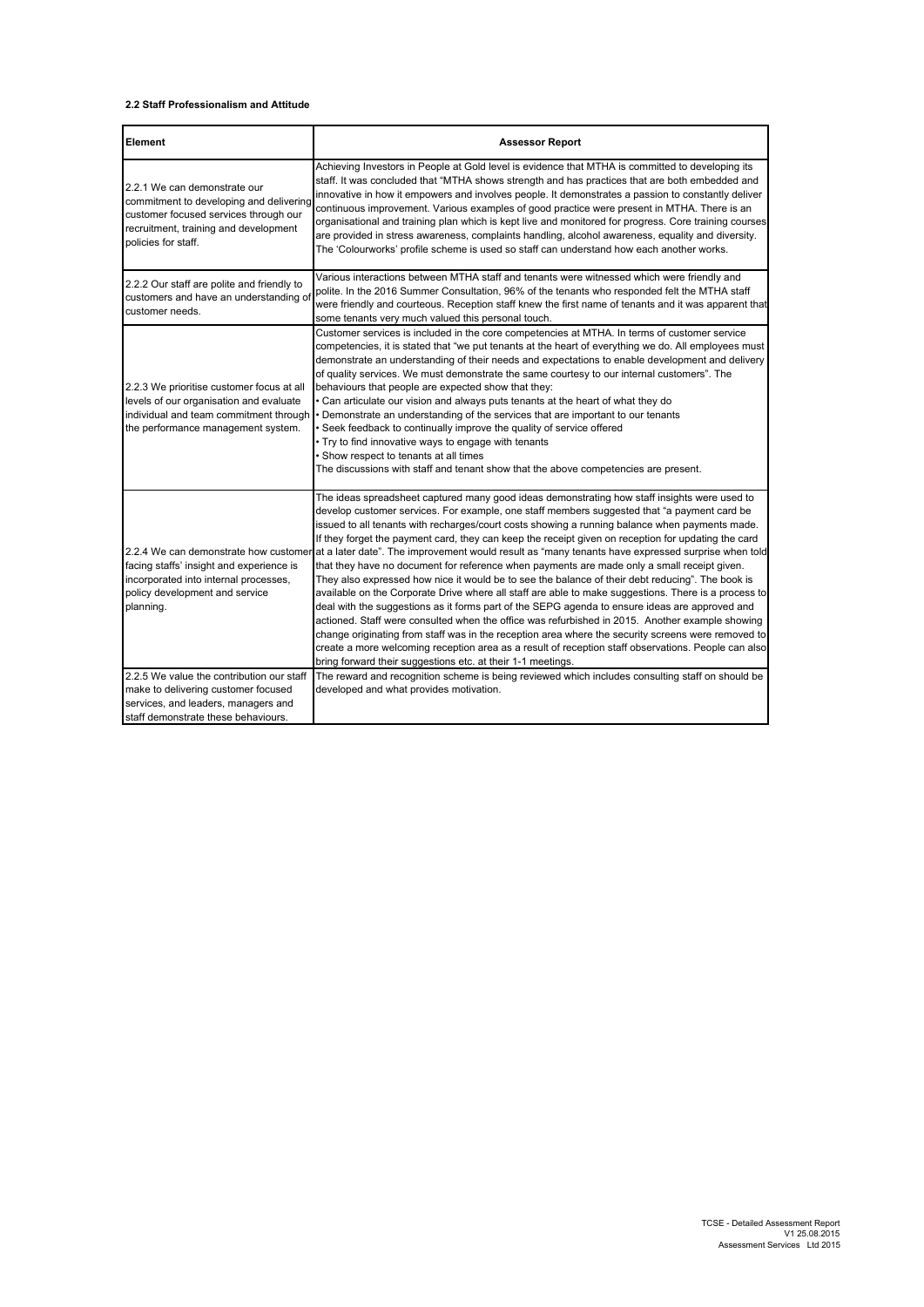## **Criterion 3 Information and Access**

## **3.1 Range of Information**

| Element                                                                                                                                                                                                                               | <b>Assessor Report</b>                                                                                                                                                                                                                                                                                                                                                                                                                                                                                                                                                                                                                                                                                                                                                                                                                                                                                                                                                                                              |
|---------------------------------------------------------------------------------------------------------------------------------------------------------------------------------------------------------------------------------------|---------------------------------------------------------------------------------------------------------------------------------------------------------------------------------------------------------------------------------------------------------------------------------------------------------------------------------------------------------------------------------------------------------------------------------------------------------------------------------------------------------------------------------------------------------------------------------------------------------------------------------------------------------------------------------------------------------------------------------------------------------------------------------------------------------------------------------------------------------------------------------------------------------------------------------------------------------------------------------------------------------------------|
| 3.1.1 We make information about the full<br>range of services we provide available to<br>our customers and potential customers,<br>including how and when people can<br>contact us, how our services are run and<br>who is in charge. | MTHA is reviewing the leaflets and booklets made available in printed form. These are not being<br>used by tenants and in Reception, access to leaflet is provide by a PC with an option to have pdfs<br>printed for customers. Another aspect of communication being reviewed is looking to provide<br>alternative formats that are more user friendly such as a DVD version and summary version.<br>Detailed information is contained (and reinforced) via various channels such as the Tenant<br>Handbook, the Beacon newsletter and the web pages. The web site includes a 'meet the team'<br>section so people know who to contact. Only staff who have given permission have their photo<br>included. Customers have various options when contacting MTHA including by letter, face to face,<br>phone, via the website and email. There is an out of hours' number for tenants to report any<br>emergencies. Google Translate and access to Language Line are provided for non-English<br>speaking customers. |
| 3.1.2 Where there is a charge for<br>services, we tell our customers how<br>much they will have to pay.                                                                                                                               | Tenants are sent annual rents notification and pre-void inspection letters informing them what they<br>will need to do before handing the property back. MTHA invests significant effort and thought into<br>ensuring customers know the charges for various services. The information is available via the web<br>site, handbook, leaflets and also face to face. Customers are informed about the prices of any work<br>before it is carried out so as there are no unexpected bills. This includes covering a variety of<br>payment methods and the availability of affordable instalments if needed. Recharges are a problem<br>which the sector faces and MTHA constantly reviews the approach so a fair service is provided for<br>all tenants. When discussing charges with tenants, there was general satisfaction on how it was<br>communicated.                                                                                                                                                           |

## **3.2 Quality of Information**

| Element                                                                                                                                                                                                                      | <b>Assessor Report</b>                                                                                                                                                                                                                                                                                                                                                                                                                                                                                                                                                                                                                                                                                                                                                                                                                               |
|------------------------------------------------------------------------------------------------------------------------------------------------------------------------------------------------------------------------------|------------------------------------------------------------------------------------------------------------------------------------------------------------------------------------------------------------------------------------------------------------------------------------------------------------------------------------------------------------------------------------------------------------------------------------------------------------------------------------------------------------------------------------------------------------------------------------------------------------------------------------------------------------------------------------------------------------------------------------------------------------------------------------------------------------------------------------------------------|
| 3.2.1 We provide our customers with the<br>information they need in ways which<br>meet their needs and preferences, using<br>a variety of appropriate channels.                                                              | When tenants complete the census, they are asked to provide information on their preferred<br>method of communication together with their preferred language. Various approaches are taken by<br>MTHA to provide customers with information in their preferred format and style. This includes<br>collaborating with the RNIB to determine how written documents are best presented. Another<br>strand in giving access to people with visual impairment is the availability of BrowseAloud on the<br>web site. The system recording information about specific tenants also covers how people would<br>like to be communicated with. For customers wishing to use social media for communication<br>channels, Facebook is provided. The tone and style used on pro formats for various letters from<br>MTHA to tenants is currently being reviewed. |
| 3.2.2 We take reasonable steps to<br>make sure our customers have received<br>and understood the information we<br>provide.                                                                                                  | MTHA has set up various mechanisms and services to ascertain whether customers have received<br>and understood the information provided. It is possible to have a family member, neighbour, social<br>worker etc. present when exchanging information if appropriate. If there are literacy issues,<br>communication will be over the phone and/ or forms will be completed for the tenant by staff. There<br>is an induction loop for visitors to the office. New tenants receive a 4-weekly visit to check that they<br>have read and understood the information they have received. Exchanging information about<br>contractors' appointments is challenging for various reasons. For this reason, it is possible to phone<br>the office and an appointment can be made for a time to suit the tenant.                                            |
| 3.2.3 We have improved the range,<br>content and quality of verbal, published<br>ensure it is relevant and meets the<br>needs of customers.                                                                                  | MTHA needs to ensure staff give quality and accurate information to customers. Staff are kept up to<br>date at team meetings regarding the latest policy and procedure updates. These are reviewed<br>annually or every 3 years depending on content. Performance against the 10 Welsh Government<br>and web based information we provide to Delivery Outcomes is being measured regarding information provided to tenants. Consideration is<br>also being given to how tenants can receive information equally distributed across the year. For this<br>reason, it is proposed to distribute the Beacon, the self-evaluation report and the annual report in a<br>staggered way.                                                                                                                                                                    |
| 3.2.4 We can demonstrate that<br>information we provide to our customers<br>is accurate and complete, and that when<br>this is not the case we advise customers<br>when they will receive the information<br>they requested. | Tenants receive a written account on a quarterly basis of their rent statements. They are also<br>informed by Works of any work to be carried out and the date by when they can expect the work to<br>be done.                                                                                                                                                                                                                                                                                                                                                                                                                                                                                                                                                                                                                                       |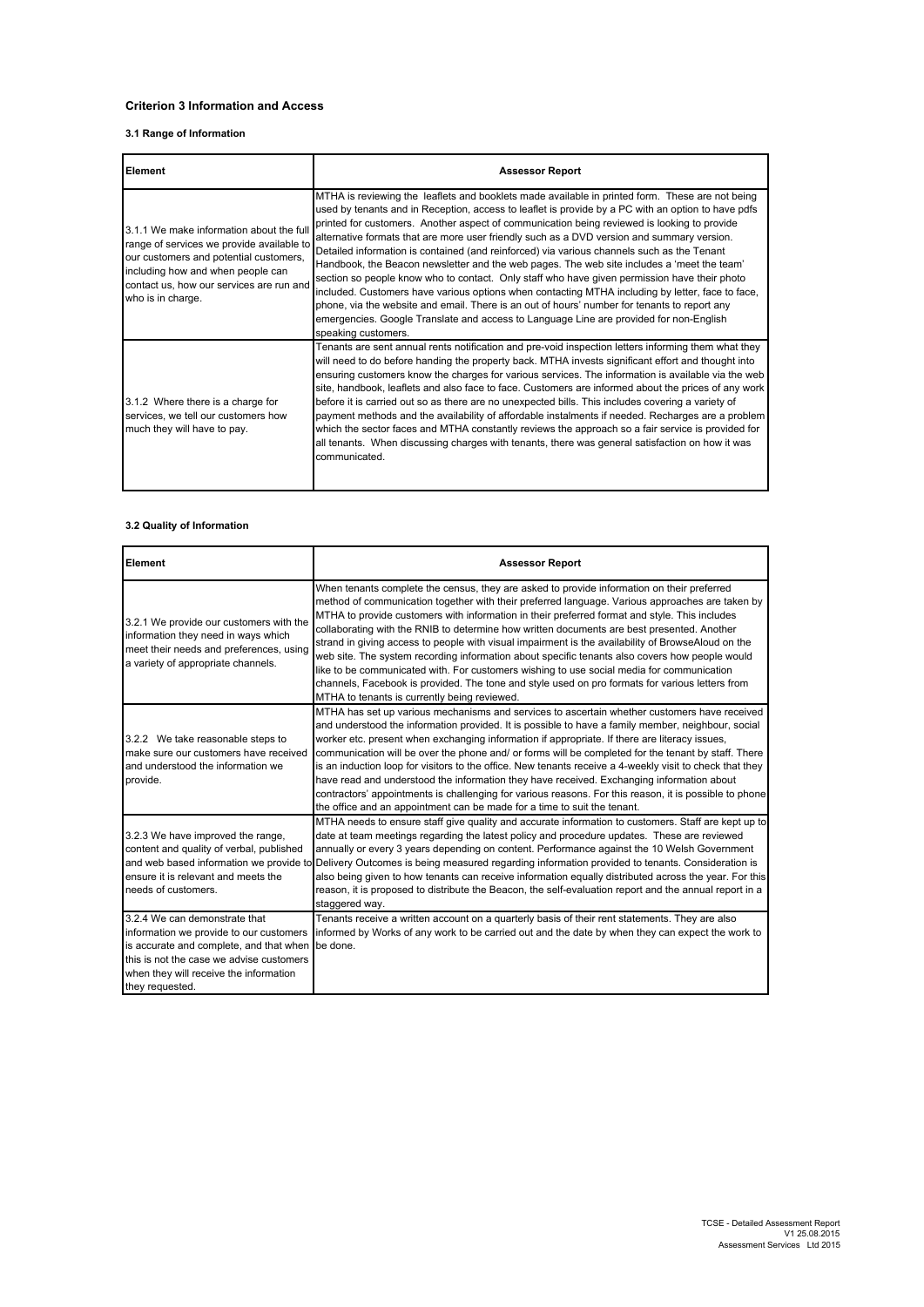### **3.3 Access**

| Element                                                                                                                                                                                            | <b>Assessor Report</b>                                                                                                                                                                                                                                                                                                                                                                                                                                                                                                                                                  |
|----------------------------------------------------------------------------------------------------------------------------------------------------------------------------------------------------|-------------------------------------------------------------------------------------------------------------------------------------------------------------------------------------------------------------------------------------------------------------------------------------------------------------------------------------------------------------------------------------------------------------------------------------------------------------------------------------------------------------------------------------------------------------------------|
| 3.3.1 We make our services easily<br>accessible to all customers through<br>provision of a range of alternative<br>channels.                                                                       | MTHA provides ease of access to services by various approaches. This ranges from the specific<br>such as the Manager at the sheltered housing complex receiving training in sign language to<br>customers being able to contact the organisation via telephone, in person, in writing, via the<br>website, email, Facebook and Twitter. Across all channels, a minimum front of size 12 is used in all<br>communication so it is legible for people who may have a visual impairment. Web access is<br>enhanced by BrowseAloud and Google translate.                    |
| 3.3.2 We evaluate how customers<br>interact with the organisation through<br>access channels and we use this<br>information to identify possible service<br>improvements and offer better choices. | The Summer consultation that took place in 2016 provides good evidence on the quality of<br>interaction between the MTHA and its customer. For example, 91% respondents are either very<br>satisfied or satisfied with the way MTHA listens to tenant's views and acts upon them. The same<br>percentage are very satisfied or satisfied with how MTHA understands and responds to tenants'<br>individual circumstances and needs.                                                                                                                                      |
| 3.3.3 We ensure that where customers<br>can visit our premises in person facilities<br>are as clean and comfortable as<br>possible.                                                                | MTHA has introduced various improvements to the Office. The reception area was remodelled so it<br>is now more open as the reception team had previously sat behind security screens. Comfy chairs<br>and activities for children are provided there as well. Access to the office and toilet facilities is easy<br>for wheelchair There is a hearing loop and Language Line provided. Customers also benefit from<br>free parking off site. Onsite parking facilities are reserved for disabled visitors and staff who have<br>regular appointments out of the office. |

### **3.4 Co-operative working with other providers, partners and communities**

| Element                                                                                                                                                                                       | <b>Assessor Report</b>                                                                                                                                                                                                                                                                                                                                                                                                                                                                                                                                                                                                                                                                                                                                                                             |
|-----------------------------------------------------------------------------------------------------------------------------------------------------------------------------------------------|----------------------------------------------------------------------------------------------------------------------------------------------------------------------------------------------------------------------------------------------------------------------------------------------------------------------------------------------------------------------------------------------------------------------------------------------------------------------------------------------------------------------------------------------------------------------------------------------------------------------------------------------------------------------------------------------------------------------------------------------------------------------------------------------------|
| 3.4.1 We have made arrangements with<br>other providers and partners to offer and<br>supply co-ordinated services, and these<br>arrangements have demonstrable<br>benefits for our customers. | MTHA has effective partnerships with various organisations that result in benefits for customers.<br>For example, Steddy carries out assessments on properties where tenants may need aids and/or<br>adaptations to their property. Local arrangements were not possible to carry out an assessment<br>within an acceptable time period. An arrangement was made with Steddy which now enables<br>tenants to benefit from a quicker assessment. This lessens the time for the aids and adaptations to<br>be installed. At the national level, there are good working relationship with MTHA's Regulation<br>Manager at Welsh Government. The contractors have their own processes for establishing when a<br>repair etc. has been completed which sometimes can appear challenging to the tenants. |
| 3.4.2 We have developed co-ordinated<br>working arrangements with our partners<br>that ensure customers have clear lines of<br>accountability for quality of service.                         | MTHA has set up systems so there is no difference in how tenants can complain about<br>partners/contractors/ MTHA services. When properties are upgraded in areas such as kitchens or<br>bathrooms, a tripartite agreement is set up between MTHA, the tenant and the contractor. regarding<br>any upgrades such as kitchens and bathrooms, this ensures there is absolute clarity about the<br>different roles and expectations that each party should fulfil. This clarity is further enhanced by the<br>newly created role of Tenant Liaison Officer. MTHA and its partners also show sensitivity in how<br>they collaborate where tenants may feel uneasy about using external to MTHA services such as<br>mental health charities, foodbanks and credit unions.                               |
| 3.4.3 We interact within wider<br>communities and we can demonstrate<br>the ways in which we support those<br>communities.                                                                    | MTHA makes a wide range of contributions to the wider Merthyr Tydfil community. There is an<br>annual Global Village multi-cultural event which is directed by MTHA. There is an active Community<br>Development department which provides activities such as the food co-op.<br>A high-profile example of MTHA's community contribution is the refurbishment of the old Town Hall<br>to become an arts centre. There have been various benefits such as it acting as a catalyst for other<br>developments in the Town Centre. MTHA is seen by the Local Authority as a preferred partner<br>when they look to refurbish other buildings. Various tenants recounted personally how MTHA had<br>impacted positively in their lives.                                                                 |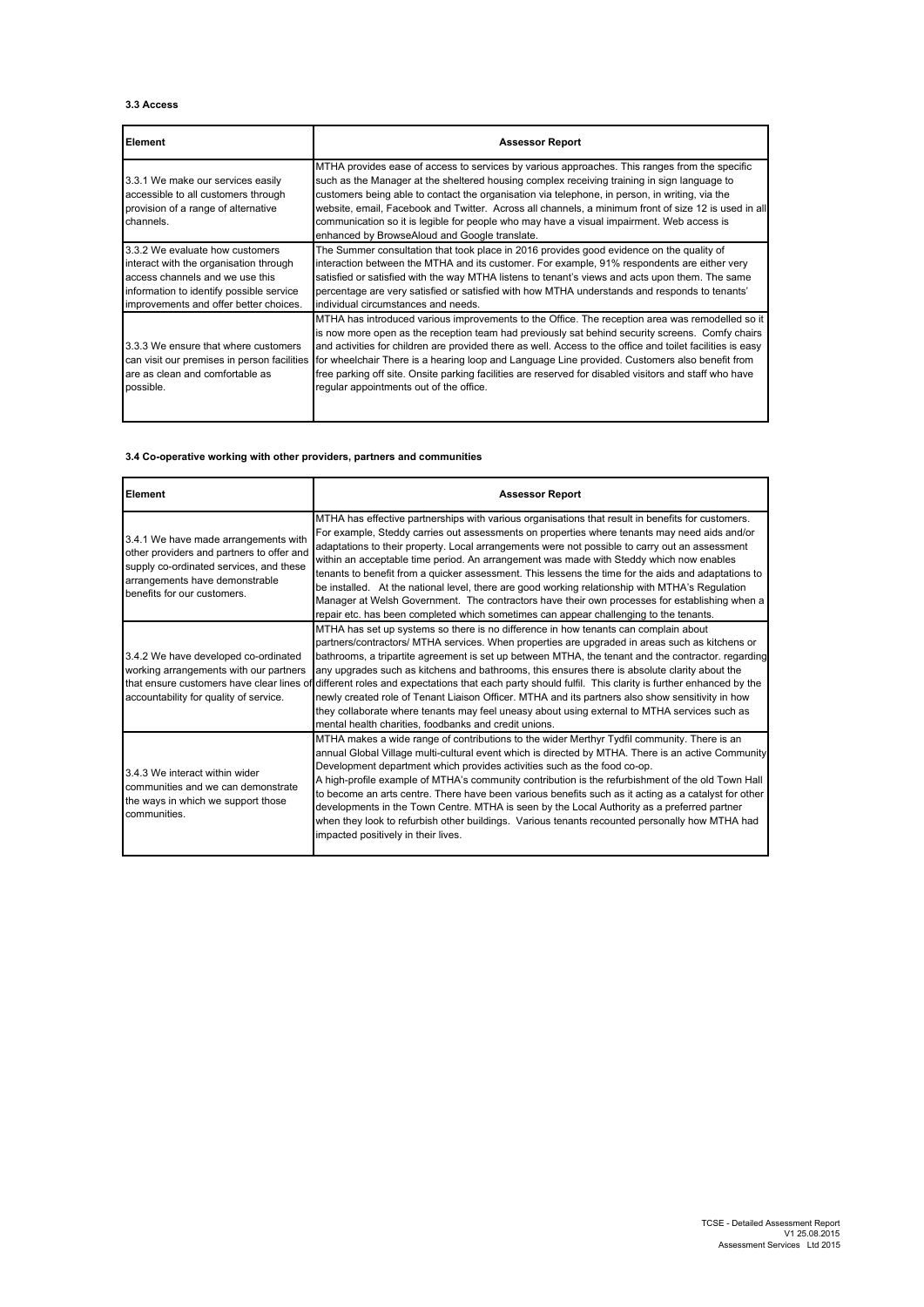## **Criterion 4 Delivery**

### **4.1 Delivery Standards**

| Element                                                                                                                                                                   | <b>Assessor Report</b>                                                                                                                                                                                                                                                                                                                                                                                                                                                                                                                                                                                                                                                                                                                                                                                                                                                                             |
|---------------------------------------------------------------------------------------------------------------------------------------------------------------------------|----------------------------------------------------------------------------------------------------------------------------------------------------------------------------------------------------------------------------------------------------------------------------------------------------------------------------------------------------------------------------------------------------------------------------------------------------------------------------------------------------------------------------------------------------------------------------------------------------------------------------------------------------------------------------------------------------------------------------------------------------------------------------------------------------------------------------------------------------------------------------------------------------|
| 4.1.1 We have challenging standards for<br>our main services, which take account of<br>our responsibility for delivering national<br>and statutory standards and targets. | Performance against standards is monitored in the Strategy Map, specifically for those from the<br>Welsh Government Delivery Outcomes. A recent trends report was presented which summarised<br>information for the past three years around certain liquidity measures, financial covenants and other<br>financial ratios and Housing Management and Maintenance Information. Targets and limits were<br>included on each graph to indicate the position in which MTHA might wish to be, or wishes to avoid.<br>There are also service standards for tenants where smiley faces are used to indicate performance<br>levels. The Balanced Scorecard system is used which is completed monthly and reflects<br>performance against the previous month and 12 months ago. These key performance indicators are<br>used by the Board to easily ascertain how it is performing against the targets set. |
| 4.1.2 We monitor and meet our<br>standards, key departmental and<br>performance targets, and we tell our<br>customers about our performance.                              | The tenants service standards are reported in the Beacon. For example, in the Summer issue it<br>showed that there were 100% satisfactions with e-mails being replied within 2 days. The Strategy<br>Map is used to monitor and review standards. For example, it includes showing how MTHA is<br>supporting tenants' education and development. The records showed that the strategy was<br>complete and had been agreed by the Board. The Annual Report and report to tenants recorded<br>the tenant numbers supported in education and training. Tenants also are informed by MTHA's self-<br>evaluation reports which is both sent to every tenant and is available on the website. Some<br>instances were viewed where the feedback loop had not been completed.                                                                                                                              |
| 4.1.3 We consult and involve customers.<br>citizens, partners and staff on the setting.<br>reviewing and raising of our local<br>standards.                               | Consultation takes place with a range of stakeholders such as the meetings with other local<br>housing associations to develop a common housing policy. A good example showing how MTHA<br>involves people in developing standards etc. is the business planning sessions with staff. A recent<br>business planning meeting with staff explored how MTHA can grow and the standards that can<br>monitor growth. This covered areas such as increasing residential dwelling by X %, increasing non-<br>residential dwellings by $X$ %, purchasing land for future development by $X$ plots and increasing<br>training opportunities by X %. In terms of working with tenants, the TSSG is involved in MTHA's<br>decision making and MTHA reports back to them on the impact of those decisions                                                                                                      |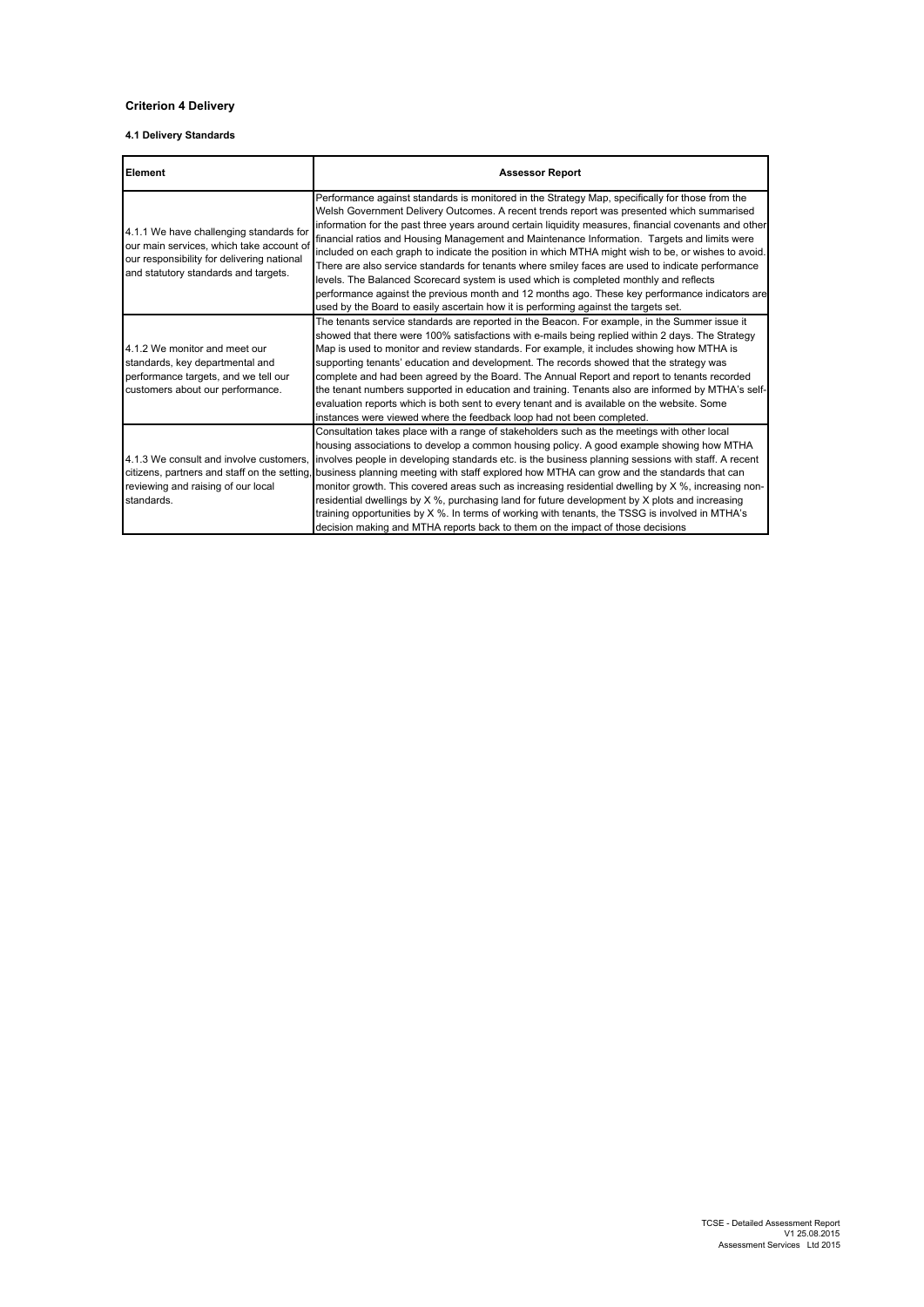### **4.2 Achieved Delivery and Outcomes**

| Element                                                                                                                                                                     | <b>Assessor Report</b>                                                                                                                                                                                                                                                                                                                                                                                                                                                                                                                                                                                                                                                                                                                                                                                                                                                                       |
|-----------------------------------------------------------------------------------------------------------------------------------------------------------------------------|----------------------------------------------------------------------------------------------------------------------------------------------------------------------------------------------------------------------------------------------------------------------------------------------------------------------------------------------------------------------------------------------------------------------------------------------------------------------------------------------------------------------------------------------------------------------------------------------------------------------------------------------------------------------------------------------------------------------------------------------------------------------------------------------------------------------------------------------------------------------------------------------|
| 4.2.1 We agree with our customers at<br>the outset what they can expect from the<br>service we provide.                                                                     | MTHA uses various approaches to ensure there is agreement with customers from the outset about<br>what they can expect. Where there are major refurbishments, there is a Service Level Agreement in<br>place between the tenant, MTHA and the Contractor setting out what is expected of each party. The<br>Assured Tenancy Agreement that a tenant signs when they take up accommodation is very clear<br>about what they can expect. A range of Service Level Agreements are in place with partners where<br>responsibility is made explicit.<br>In relation to any major works carried out a property such as kitchen or bathroom replacement.                                                                                                                                                                                                                                            |
| 4.2.2 We can demonstrate that we<br>deliver the service we promised to<br>individual customers and that outcomes<br>are positive for the majority of our<br>customers.      | A range of evidence was presented showing how MTHA proves the service promised is delivered.<br>A societal issue is anti-social behaviour and MTHA is investing resources and effort into resolving<br>some of the resulting problems. This includes anti-social behaviour questionnaires being sent once<br>a complaint has been closed about whether they were satisfied with the process. Surveys are also<br>used to show how the services provided match what is promised. These include a maintenance<br>repair satisfaction card regarding recent repairs in tenants' property.                                                                                                                                                                                                                                                                                                       |
| 4.2.3 We can demonstrate that we<br>of similar or complementary<br>organisations and have used that<br>information to improve our service.                                  | It is expected that using the Housemark service will prove future benefits showing how MTHA<br>compares with other housing providers. It is not possible to demonstrate this as statistics have only<br>benchmark our performance against that been submitted for one full year. HouseMark provides a data analysis and benchmarking service<br>that allows members to "layer strategic cost comparisons with operational performance data to see<br>the bigger picture of their businesses and evidence data-driven decisions for change". Further work<br>around benchmarking is currently in progress as MTHA look at other organisations" practices in<br>salaries and reward and recognition                                                                                                                                                                                            |
| 4.2.4 We have developed and learned<br>from best practice identified within and<br>outside our organisation, and we publish<br>our examples externally where<br>appropriate | MTHA shows good practice itself that other similar organisations can learn from. The Welsh<br>Government Regulation Team has indicated that MTHA's initial publication for tenants explaining<br>how regulation works is exemplary. MTHA has held the RSPCA Housing Footprint award for the<br>last 8 years and they have been asked to share their experience with other housing associations.<br>Adapting best practice is shown in the work MTHA is currently doing in the benchmarking of<br>salaries and reward and recognition. This has involved looking at what other organisation do and<br>how staff are rewarded. The Senior Management Team exemplified the willingness to bring in<br>practice from the outside such as the use of the 'Wobble Board' principle in determining strategic<br>direction. Other examples of external practice were brought forward by other staff. |

## **4.3 Deal effectively with problems**

| Element                                                                                                                                                                                                                | <b>Assessor Report</b>                                                                                                                                                                                                                                                                                                                                                                                                                                                                                                                                                                                                                                                                                                                                                                                                                                                                                                                                             |
|------------------------------------------------------------------------------------------------------------------------------------------------------------------------------------------------------------------------|--------------------------------------------------------------------------------------------------------------------------------------------------------------------------------------------------------------------------------------------------------------------------------------------------------------------------------------------------------------------------------------------------------------------------------------------------------------------------------------------------------------------------------------------------------------------------------------------------------------------------------------------------------------------------------------------------------------------------------------------------------------------------------------------------------------------------------------------------------------------------------------------------------------------------------------------------------------------|
| 4.3.1 We identify any dips in<br>performance against our standards and<br>explain these to customers, together with<br>action we are taking to put things right<br>and prevent further recurrence.                     | MTHA has experienced occasions where their service has not been at the level they would like.<br>When this occurs, they have approaches in rectifying the position. For example, at Taff and<br>Crescent Street the tenants occupy properties scheduled for demolition but it is uncertain when this<br>will happen. To make the situation easier for the customer, tenants have been kept up to date with<br>progress on the development of their replacement homes. It is also explained to them the length of<br>time the process is taking and the reason for not investing in these properties. A key strategy in<br>identifying dips in performance is the balanced scorecard which is completed on a monthly basis.<br>Any dips in performance are noted and reviewed by the Board where any action or pending action<br>to be taken. The tenants service standards are reported in the Beacon. The Strategy Map is used to<br>monitor and review standards |
| 4.3.2 We have an easy to use<br>complaints procedure, which includes a<br>commitment to deal with problems fully<br>and solve them wherever possible within<br>a reasonable time limit.                                | There is an easily understood complaints procedure which has the overall aim of allowing MTHA to<br>"function more effectively as well as to increase levels of satisfaction amongst tenants". Complaints<br>can be made by writing a letter, by telephoning, emailing or speaking to a member of staff in<br>person. A leaflet entitled "Complaints" is located in the reception area. An example of a recent<br>complaint about the erection of a garden shed was used to show the stages a complaint goes<br>through to resolution. In terms of timeliness, the relevant standard is to investigate and respond to a<br>complaint within 10 working days. If it is not possible to resolve or close the complaint within this<br>time period, the individual will be informed accordingly. Comprehensive complaints file are kept<br>detailing staff involvement                                                                                                |
| 4.3.3 We give staff training and guidance<br>to handle complaints and to investigate<br>them objectively, and we can<br>demonstrate that we empower staff to<br>put things right.                                      | It is compulsory for all staff to complete training on complaints handling A spread sheet was<br>submitted showing the evaluation outcomes from the training supplied to over 30 MTHA staff on<br>handling complaints. This showed that it was successful and gave staff a good insight. There is an<br>expectation that any member of staff is empowered to investigate a complaint. A complaint<br>investigation will be assigned to a relevant member of staff.                                                                                                                                                                                                                                                                                                                                                                                                                                                                                                 |
| 4.3.4 We learn from any mistakes we<br>make by identifying patterns in formal<br>and informal complaints and comments<br>from customers and use this information<br>to improve services and publicise action<br>taken. | Complaints are used to identify where problems have emerged and also what should be done to<br>avoid in future. There is also a complaints and compliments database. Negative comments made<br>on the maintenance repair satisfaction cards are discussed with the relevant parties. Actions are<br>identified and the tenant informed about what will take place. The Board considers every 3 months<br>the complaints received by Housing Services. Reports are presented to the Board every quarter<br>with a breakdown of complaints. Regarding learning from mistakes, the MTHA Senior Management<br>Team will ensure it takes ownership of the complaints process and also what it has done to improve<br>service delivery as a result.                                                                                                                                                                                                                      |
| 4.3.5 We regularly review and improve<br>our complaints procedure, taking<br>account of the views of customers,<br>complainants and staff.                                                                             | MTHA has recently undertaken a review of its complaints procedure and various improvements<br>have resulted. The Procedures Working Group completed this review as part of a 3-year cycle. As a<br>result of the review, it has been streamlined to reduce delays with steps taken to empower staff to<br>carry out the investigation and respond appropriately.                                                                                                                                                                                                                                                                                                                                                                                                                                                                                                                                                                                                   |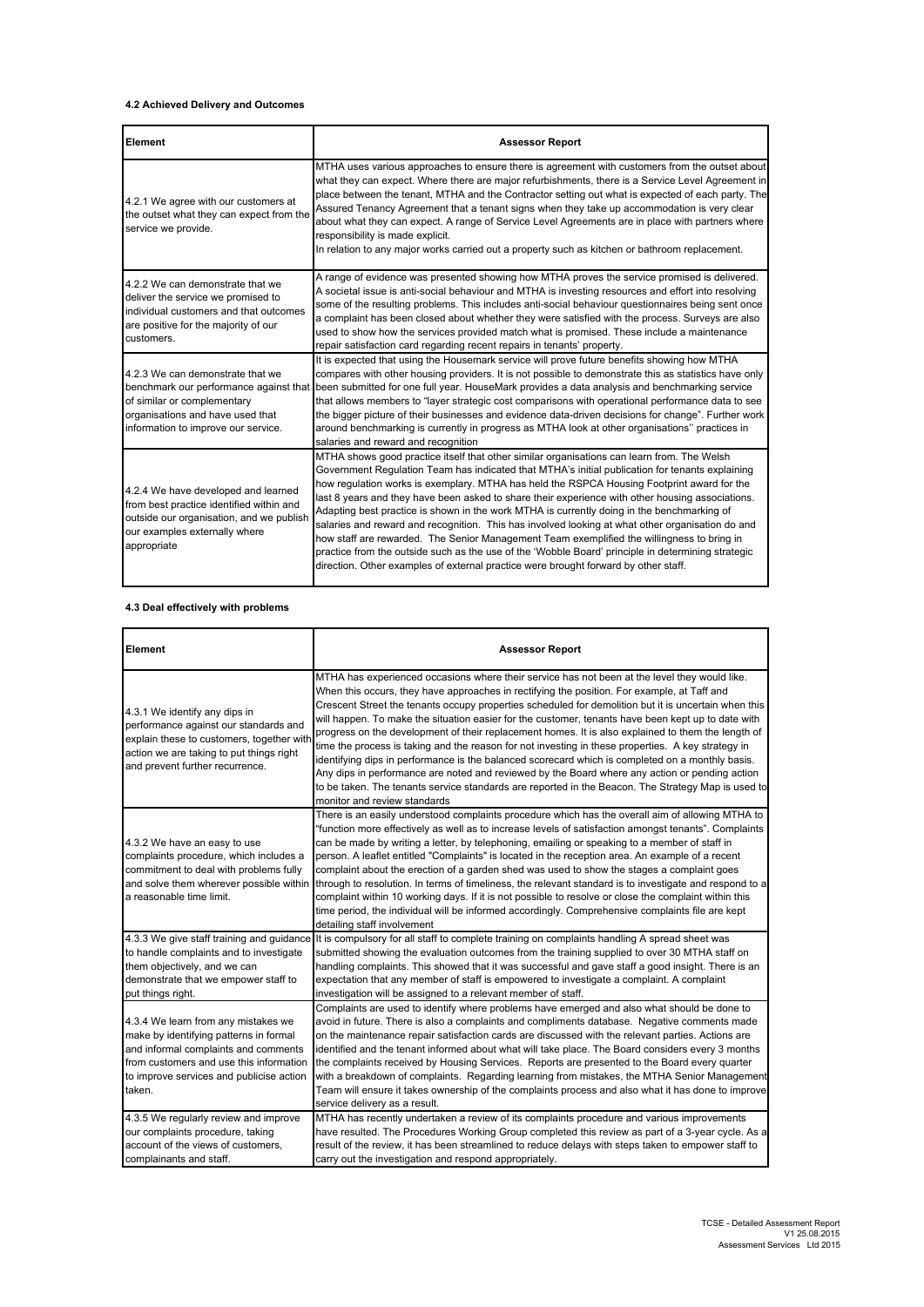|                                          | MTHA has found it challenging to engage with its customers around when the loop is close around                                     |
|------------------------------------------|-------------------------------------------------------------------------------------------------------------------------------------|
|                                          | 4.3.6 We ensure that the outcome of the a complaint. The closure letter received by complainants was submitted as evidence. MTHA's  |
|                                          | complaint process for customers (whose approach is to acknowledge there may be instances where the customer feels the complaint has |
| complaint is upheld) is satisfactory for | not been resolved, despite MTHA doing its utmost. In these cases, the individual is informed, as                                    |
| them.                                    | part of the complaints procedure, that should they not be satisfied with the outcome they should                                    |
|                                          | contact the Ombudsman.                                                                                                              |

# **Criterion 5 Timeliness and Quality of Service**

## **5.1 Standards for Timeliness and Quality**

| <b>Element</b>                                                                                                                                                                                         | <b>Assessor Report</b>                                                                                                                                                                                                                                                                                                                                                                                                                                                                                                                                                                                                                                                                                                                                                                                                                                                                                                                                                |
|--------------------------------------------------------------------------------------------------------------------------------------------------------------------------------------------------------|-----------------------------------------------------------------------------------------------------------------------------------------------------------------------------------------------------------------------------------------------------------------------------------------------------------------------------------------------------------------------------------------------------------------------------------------------------------------------------------------------------------------------------------------------------------------------------------------------------------------------------------------------------------------------------------------------------------------------------------------------------------------------------------------------------------------------------------------------------------------------------------------------------------------------------------------------------------------------|
| 5.1.1 We set appropriate and<br>measurable standards for the timeliness<br>of response for all forms of customer<br>contact including phone calls, letters, e-<br>communications and personal callers. | Timeliness is a key component of MTHA's approach to standards. The following relevant standards<br>are present in those measuring tenants' satisfaction levels with timeliness:<br>. Responding to your telephone message within 24 hours<br>. Responding to your letters in 5 working days<br>• Responding to emails in 2 working days<br>. Responding to written request for you to do work to your property in 10 working days<br>. Acknowledging your complaints, whether made by letter, email, telephone or face to face within 5<br>working days<br>• Providing you with a full response in 15 working days<br>In the SLAs for installation of kitchens/ bathrooms, timeliness features such as being given a<br>minimum of 4 weeks advanced notice that the kitchen is to be replaced and upgraded. If a tenant<br>wishes to decline the offer a new kitchen they should give a minimum of 2 weeks' prior notice<br>unless in the event an unforeseen matter. |
| 5.1.2 We set comprehensive standards<br>for all aspects of the quality of customer<br>service to be expected in all dealings<br>with our organisation.                                                 | MTHA is reviewing its leaflets which will make it clear what services tenants can expect from<br>MTHA. A very thorough and detailed list of standards is included in those for property letting. The<br>Estate management agreement provided between MTHA and the residents of Dowlais Stables<br>outlined that the caretaker will spend 8 hours every fortnight at the scheme April to September and<br>2 hours every fortnight at the scheme October to March.                                                                                                                                                                                                                                                                                                                                                                                                                                                                                                      |

### **5.2 Timely Outcomes**

| Element                                                                                                                                                                                                           | <b>Assessor Report</b>                                                                                                                                                                                                                                                                                                                                                                                                                                                                                                                                      |
|-------------------------------------------------------------------------------------------------------------------------------------------------------------------------------------------------------------------|-------------------------------------------------------------------------------------------------------------------------------------------------------------------------------------------------------------------------------------------------------------------------------------------------------------------------------------------------------------------------------------------------------------------------------------------------------------------------------------------------------------------------------------------------------------|
| 5.2.1 We advise our customers and<br>potential customers about our promises<br>on timeliness and quality of customer<br>service.                                                                                  | There is a web site (www.mtha.org.ukwww.merthyrhousingchoice.org.uk) which offers information<br>about rented and affordable accommodation in Merthyr Tydfil. MTHA uses this service to advise<br>customers and potential customers about its services. MTHA indicates in this website that it their<br>"local roots and knowledge means that we provide tenants and residents of the borough with a<br>service that is second to none". It is also clear to tenants the service standards about the timeliness<br>and quality provided by MTHA.            |
| 5.2.2 We identify individual customer<br>needs at the first point of contact with us<br>and ensure that an appropriate person<br>who can address the reason for contact<br>deals with the customer.               | MTHA acknowledges that the first point of contact is important for the customer. Verification visits<br>will take place with a customer when they are being considered for a property. A very detailed<br>lettings pack is made available to customers and prospective prospectors. It includes such<br>information as the Tenancy Agreement and the Property Letting Standard. The Tenant Census<br>form (which is currently being reviewed) is used to identify what the individual customers' needs will<br>be.                                          |
| 5.2.3 We promptly share customer<br>information with colleagues and partners<br>within our organisation whenever<br>appropriate and can demonstrate how<br>this has reduced unnecessary contact for<br>customers. | After establishing from the tenant census the preferred method of contact, the information is shared<br>with partners and contractors etc. for the benefit of the customer. Data sharing protocols are in<br>place. An example of information shared is in identifying tenants who may be. affected by the<br>proposed benefit cuts. MTHA also has access to information from partners such as the Housing<br>Benefit portal at the Local Authority                                                                                                         |
| 5.2.4 Where service is not completed at<br>the first point of contact we discuss with<br>the customer the next steps and indicate<br>the likely overall time to achieve<br>outcomes.                              | There is a compensation policy in place if MTHA does not deliver or services fall below an<br>acceptable standard. MTHA has ensured that contractors carry out the work on their to MTHA's<br>standards. Regular meetings take place with contractors which includes reviewing what has not<br>been delivered at the first point of contact. There is a handover contract that has to be signed by<br>the tenant and contractor once a service has been provided. When a service is not completed at<br>first contact point, explanation is given verbally. |
| 5.2.5 We respond to initial enquiries<br>promptly, if there is a delay we advise<br>the customer and take action to rectify<br>the problem.                                                                       | MTHA acknowledges that customer communication needs continual improvement. Repairs are<br>seen as being a key area with MTHA reviewing repair to ensure that these are not falling below the<br>target. The Board Meeting's review this information monthly. The tenants service standards also<br>make it explicit what tenants can expect in terms of timeliness                                                                                                                                                                                          |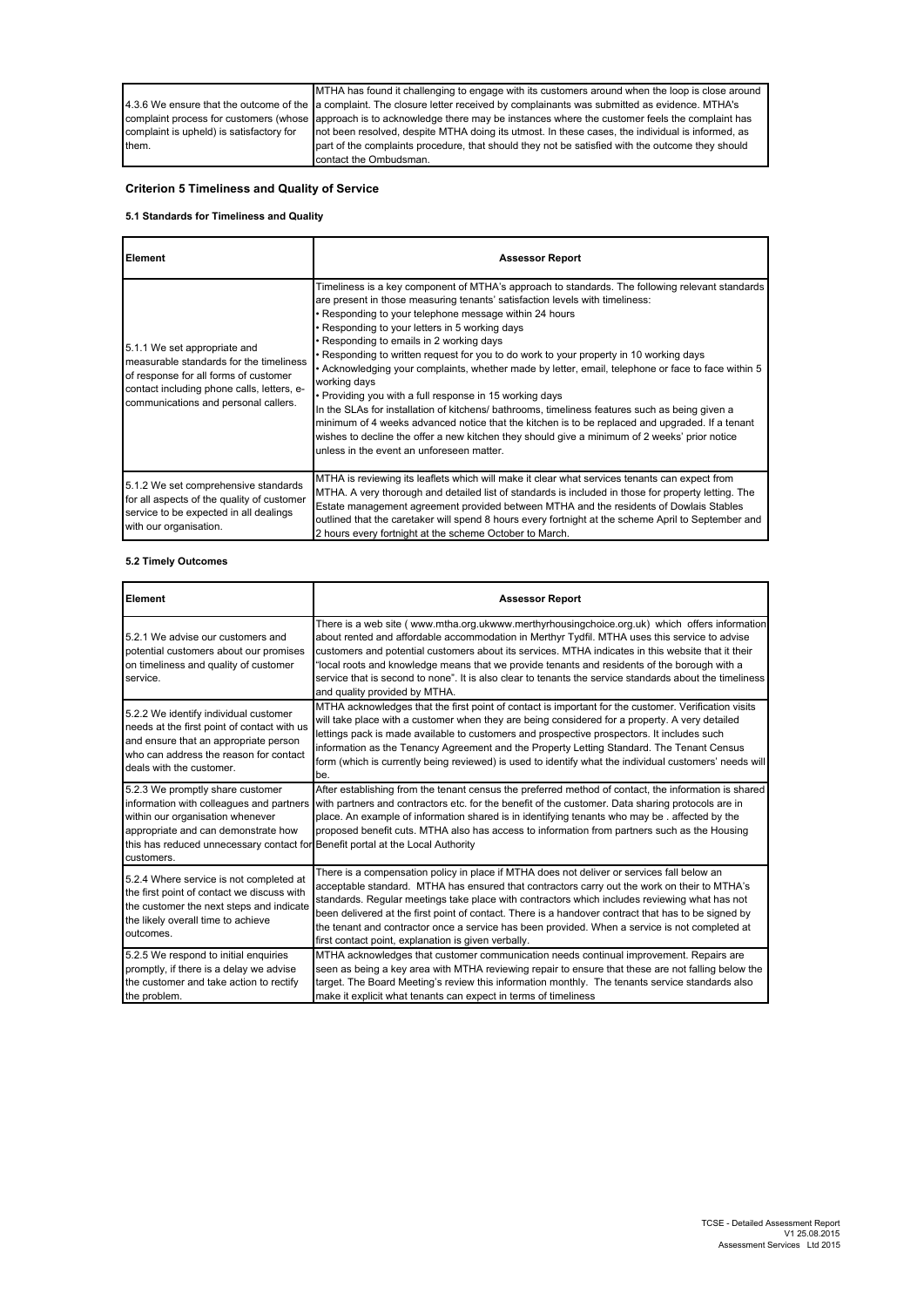### **5.3 Achieved Timely Delivery**

| Element                                                                                                                                                      | <b>Assessor Report</b>                                                                                                                                                                                                                                                                                                                                                                                                                                                                                                                                                                                                                                                                                                            |
|--------------------------------------------------------------------------------------------------------------------------------------------------------------|-----------------------------------------------------------------------------------------------------------------------------------------------------------------------------------------------------------------------------------------------------------------------------------------------------------------------------------------------------------------------------------------------------------------------------------------------------------------------------------------------------------------------------------------------------------------------------------------------------------------------------------------------------------------------------------------------------------------------------------|
| 5.3.1 We monitor our performance<br>against standards for timeliness and<br>quality of customer service and we take<br>action if problems are identified.    | Agendas for meetings with contractors were provided which show how MTHA works with partners<br>to monitor timeliness and quality standards. At these meetings MTHA monitors its own and<br>contractor's response times to "ensure both are meeting the expected standard and these are<br>discussed at the review meetings. Their performance is discussed along with any compliments/<br>complaints. Our service to them is also discussed and any issues addressed". A complaints update<br>was included in the Housing Services Report which showed how performance is monitored and<br>what happens if problems arise. MTHA reviews its contractors every 3 years and removes any not<br>performing at the required standard. |
| 5.3.2 We are meeting our current<br>standards for timeliness and quality of<br>customer service and we publicise our<br>performance against these standards. | The Beacon Newsletter is used to report performance on timeliness and quality standards such as:<br>. Responding to your telephone message within 24 hours<br>Responding to your letters in 5 working days<br>• Responding to emails in 2 working days<br>. Responding to written request for you to do work to your property in 10 working days<br>. Acknowledging your complaints, whether made by letter, email, telephone or face to face within 5<br>working days<br>• Providing you with a full response in 15 working days<br>The Board reviews key performance indicators using the Balance Scorecard reports and if these<br>are falling below target and the reasons are discussed.                                     |
| 5.3.3 Our performance in relation to<br>timeliness and quality of service<br>compares well with that of similar<br>organisations.                            | MTHA has various initiatives to enable it to compare timeliness and quality with others. They are<br>gathering data on informal complaints to see how this compares with others in relation to the time<br>taken to deal with complaints. They are also looking at how to change data collection regarding<br>repair response times in comparison with others. It is anticipated that having joined Housemark,<br>MTHA will be able to compare timeliness and quality performances with other housing associations<br>and other organisations such as local authorities.                                                                                                                                                          |

| <b>Totals</b> | <b>Compliant Plus</b>    |
|---------------|--------------------------|
|               |                          |
|               | Compliant                |
|               | 49                       |
|               | <b>Partial Compliant</b> |
|               |                          |
|               | <b>Non Compliant</b>     |
|               |                          |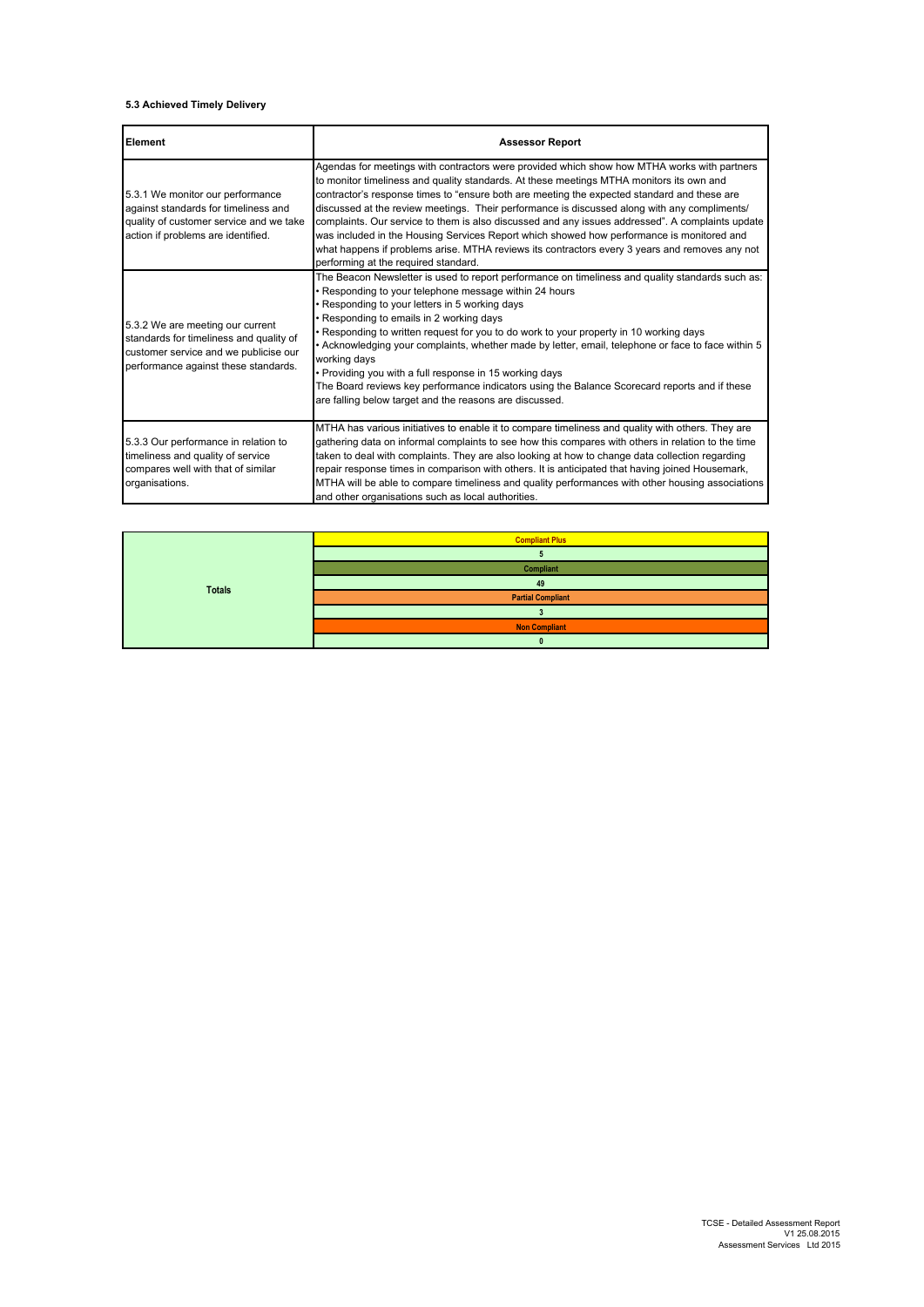**7. Conclusion and Recommendations** Merthyr Tydfil Housing Association has experienced major changes in recent years with some level of uncertainty about its future direction. It is now much clearer how the organisation will move forward and this<br>is supported by both a strong mission statement and robust values. It will still have to respond and react to<br>t that MTHA is at the front line in supporting various disadvantaged groups in Merthyr Tydfil where it has to help individuals more than just supplying accommodation. They provide this support in a caring manner and<br>make a positive difference to many tenants' lives. As a relatively small housing association, they are able to<br>deliv tenants show great trust and respect for MTHA's services and working practices. There are no actions that require immediate attention and I am pleased to pass on he security screens were removed to create a more welcoming reception area as a result of reception staff observations. People can also bring forward their suggestions etc. at their 1-1 meetings. uccessful development and deployment of the business plan. The Leadership & Management Strate

Annual Review Year 1

I would like to take this opportunity to thank you for your kind hospitality and cooperation during this assessment.

Name Graham Walton Registered CSE Assessor for Assessment Services Date 3rd December 2016